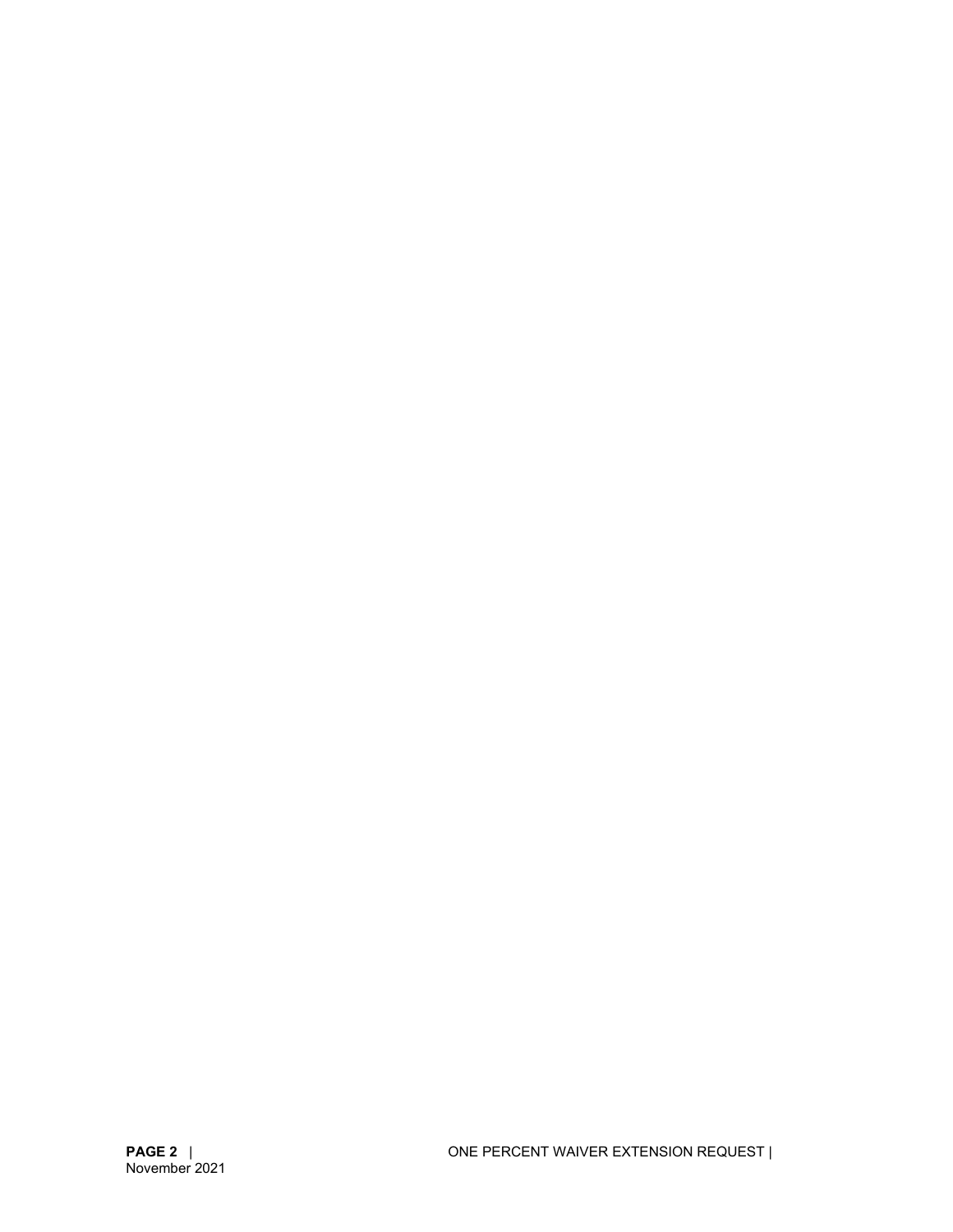# **TABLE OF CONTENTS**

<span id="page-2-0"></span>

| TABLE 1: Participation in Alternate Assessment by Content Area Across Years (EdFacts) 2   |  |
|-------------------------------------------------------------------------------------------|--|
|                                                                                           |  |
|                                                                                           |  |
|                                                                                           |  |
| TABLE 2: 2020-2021 Participation in Alternate Assessment by Content Area and Grade Level7 |  |
|                                                                                           |  |
|                                                                                           |  |
|                                                                                           |  |
|                                                                                           |  |
|                                                                                           |  |
|                                                                                           |  |
|                                                                                           |  |
|                                                                                           |  |
|                                                                                           |  |
|                                                                                           |  |
|                                                                                           |  |
|                                                                                           |  |
|                                                                                           |  |
|                                                                                           |  |
|                                                                                           |  |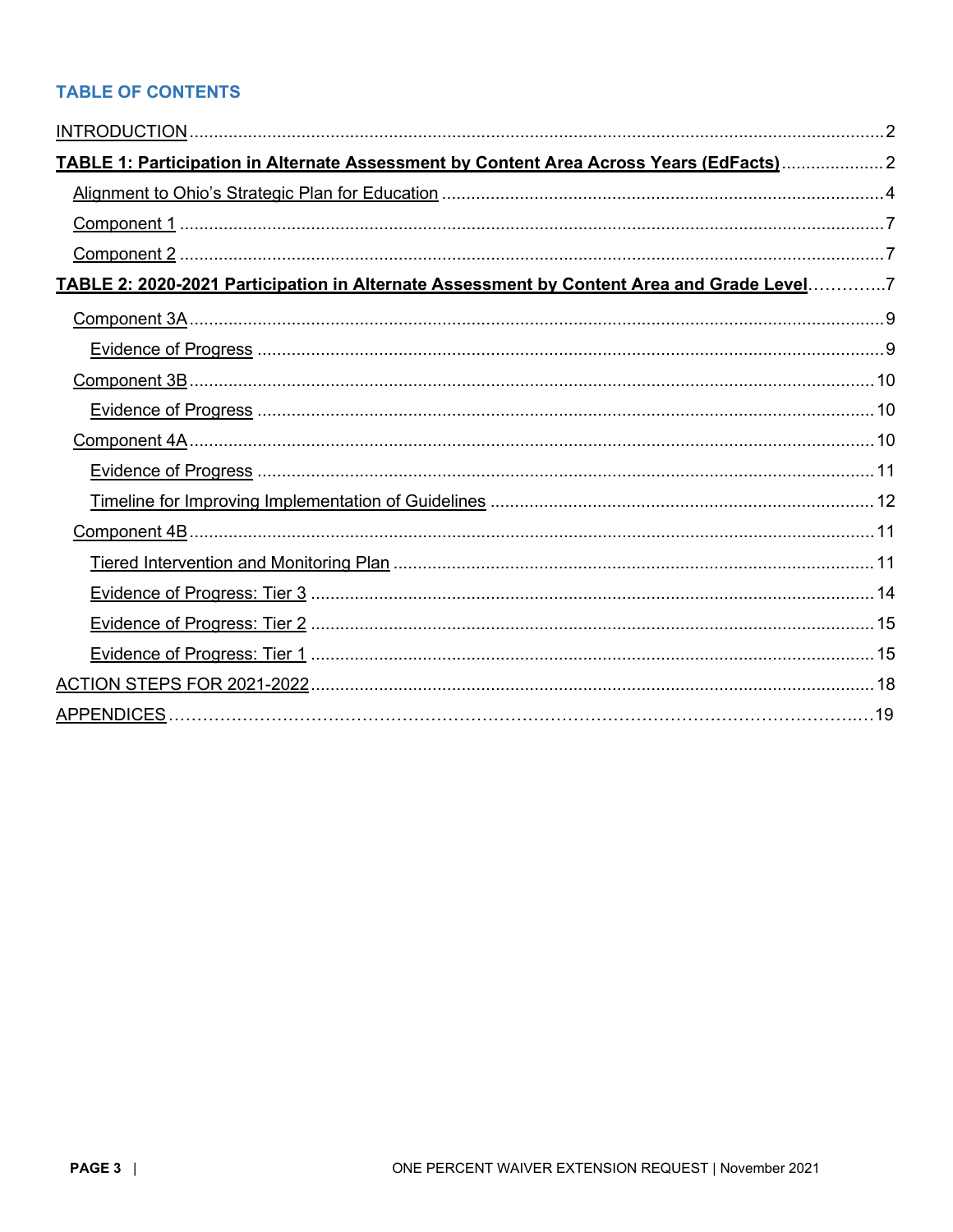# **INTRODUCTION**

Title I of the Elementary and Secondary Education Act of 1965, amended by the Every Student Succeeds Act of 2015, addresses alternate assessments for students with the most significant cognitive disabilities. Each state must submit a waiver request to the U.S. Department of Education if it predicts exceeding 1.0 percent participation in the alternate assessment in a subject. Ohio submitted and was granted a waiver for school year 2017-2018. Ohio submitted and was granted a waiver extension request for school year 2020-2021.

Ohio's alternate assessment participation rates were 1.95 percent in reading, 1.99 percent in mathematics and 2.02 percent in science for school year 2017-2018. Due to the pandemic leading to school building closures in March 2020, Ohio was unable to complete statewide alternate assessment testing in spring 2020. Therefore, Ohio used school year 2019-2020 alternate assessment participation data. Participation rates in school year 2020-2021, were 1.37 percent in reading, 1.40 percent in mathematics and 1.45 percent in science (*See Table 1*). Ohio anticipates exceeding the 1.0 percent threshold for the 2021-2022 administration of the alternate assessment in reading, mathematics and science and is requesting an extension to the current waiver.

Table 1 shows the percentage of students who took an alternate assessment by content area in grades 3-8 and high school in school years 2016-2017 through 2020-2021. Using the EdFacts data set, participation for 2020-2021 in reading decreased by .56 percent, mathematics decreased by .55 percent and science alternate assessments decreased by .51 percent.

| <b>Content Area</b> | 2016-2017 | 2017-2018 | 2018-2019 | 2020-2021 | Change  |
|---------------------|-----------|-----------|-----------|-----------|---------|
| Reading             | 1.93%     | 1.95%     | 1.93%     | 1.37%     | $-56%$  |
| <b>Mathematics</b>  | 1.97%     | 1.99%     | 1.95%     | 1.40%     | $-55\%$ |
| <b>Science</b>      | 1.89%     | $2.02\%$  | 1.96%     | 1.45%     | $-51%$  |

#### <span id="page-3-0"></span>**Table 1: Participation in Alternate Assessment by Content Area Across Years (EdFacts)**

As stipulated in the Every Student Succeeds Act, Ohio's improvement plan includes annually requiring justifications from districts and community schools exceeding the 1.0 percent threshold, supporting and monitoring districts and community schools to appropriately use the state's eligibility guidelines for the alternate assessment, and using a statewide tiered system of support to provide appropriate oversight and support to districts that exceed the 1.0 percent threshold.

Ohio's participation rate continues to be above the 1.0 percent threshold. The Ohio Department of Education is collaborating with local and national partners to develop and implement innovative approaches to ensure only students with the most significant cognitive disabilities are participating in Ohio's Alternate Assessment for Students with Significant Cognitive Disabilities. An Alternate Assessment Participation Workgroup (Workgroup), created at the Department in early 2017, continues with regularly scheduled meetings and includes representatives from the Offices for Exceptional Children, Learning and Instructional Strategies, Assessment, Innovation and Improvement, Accountability, Data Quality and Governance and Community Schools. This cross-agency team participates in the National Center for Educational Outcomes Community of Practice and Professional Learning Groups, and includes The Council of Chief State School Officers (CCSSO) Assessment, Standards and Education of Students with Disabilities (ASES) State Collaborative on Assessment, Standards and Students (SCASS)members, representatives from the Ohio Center for Autism and Low Incidence (OCALI)) and members from Ohio's [state support teams.](http://education.ohio.gov/Topics/District-and-School-Continuous-Improvement/State-Support-Teams) The Workgroup has consulted with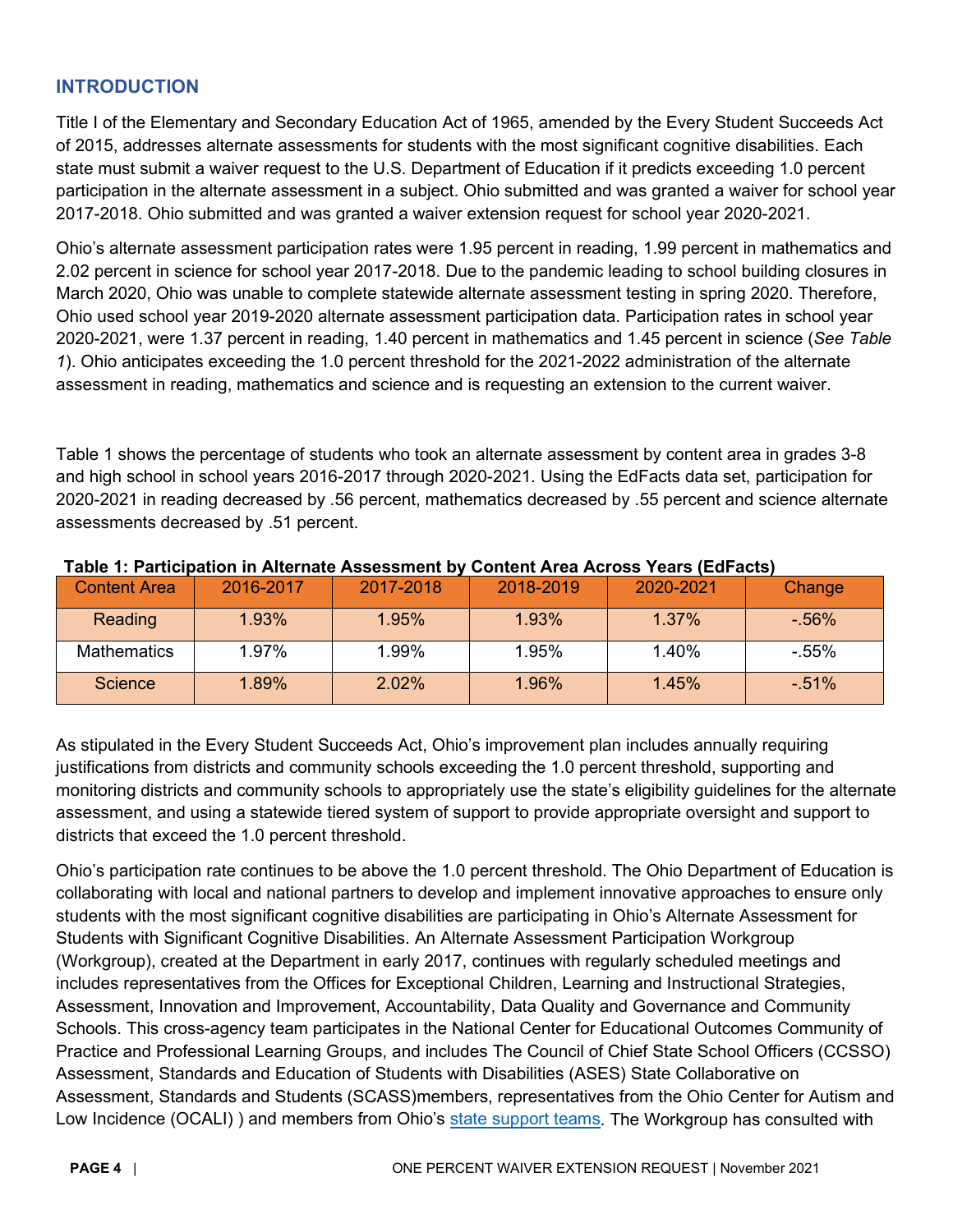numerous stakeholder groups such as the Ohio State Advisory Panel for Exceptional Children, the Ohio Association of Pupil Service Administrators and the special education statewide testing advisory committee to gather input and feedback throughout the school year.

Ohio continues to build on the Department's system of regional state support teams to provide technical assistance and monitoring to local districts and community schools. The Department collaborates with state support team directors and key staff members to implement a tiered system of support to assist districts and community schools in reviewing and improving their alternate assessment policies and practices. The goal is to ensure that only eligible students with the most significant cognitive disabilities participate in the state's alternate assessments. Ohio's tiered intervention monitoring plan is described in more detail beginning on page 11 of this document.

As stipulated in the Every Student Succeeds Act, districts and community schools that expect to exceed 1.0 percent participation are required to complete and submit an electronic justification and assurances.

Due to COVID-19, the United States Department of Education waived the requirement for states to collect justifications from districts in school year 2020-2021. However, states were still required to collect assurances from districts that staff are appropriately using Department guidelines and resources. The Department collected these assurances from 701 districts. This is a 75% submission rate, and the Office for Exceptional Children followed up with the 275 districts that did not respond by the due date of Jan. 29, 2020. The majority of 275 non-responders submitted a justification while the remainder of districts were referred to the comprehensive monitoring system team.

# Alignment to Ohio's Strategic Plan for Education

<span id="page-4-0"></span>*[Each Child, Our Future](http://education.ohio.gov/getattachment/About/Ohios-Strategic-Plan-for-Education/Final-Strategic-Plan-Board-Approved.pdf.aspx?lang=en-US)* is Ohio's strategic plan for education. The purpose of the plan is to lift aspirations, create hope and excitement, guide development of state-level education policies and promote high-quality educational practices across the state. Introduced in 2018, the plan focuses on three core principles: Equity, Partnerships and Quality Schools – with the goal of creating a system in which each student is challenged, prepared and empowered for his or her future. The Department's work on alternate assessment participation aligns with the purpose and goals of Ohio's strategic plan. The Department is working to reduce participation in alternate assessments not solely to meet federal requirements but to ensure each student has access to rigorous curriculum and assessments that prepares them for future success. *Ohio's goal is to ensure the right students are taking the right tests.* 

Building on *[Each Child, Our Future](https://education.ohio.gov/About/EachChildOurFuture)* and modeling its partnership-based approach, the Ohio Department of Education convened [stakeholders](http://education.ohio.gov/Topics/Special-Education/Improving-Educational-Experiences-and-Outcomes-for/Improving-Educational-Experiences-and-Outcomes-for) to craft a plan aimed at improving learning experiences and outcomes for students with disabilities. Beginning in January 2019 and wrapping up in December 2019, stakeholders and staff from the Department worked together to identify a set of recommendations for increasing literacy skills, improving disproportionality, promoting postsecondary success, fostering inclusive leadership and advancing high-quality instructional practices among educators who serve students with disabilities.

These recommendations ultimately resulted in *[Each Child Means Each Child: Ohio's Plan to Improve Learning](http://education.ohio.gov/Topics/Special-Education/Improving-Educational-Experiences-and-Outcomes)  [Experiences and Outcomes for Students with Disabilities](http://education.ohio.gov/Topics/Special-Education/Improving-Educational-Experiences-and-Outcomes)*.

*Each Child Means Each Child* offers recommendations, tactics and action steps to ensure Ohio's 270,000 students currently enrolled in public schools who have been identified with disabilities benefit from the vision and core principles heralded in Ohio's strategic plan for education.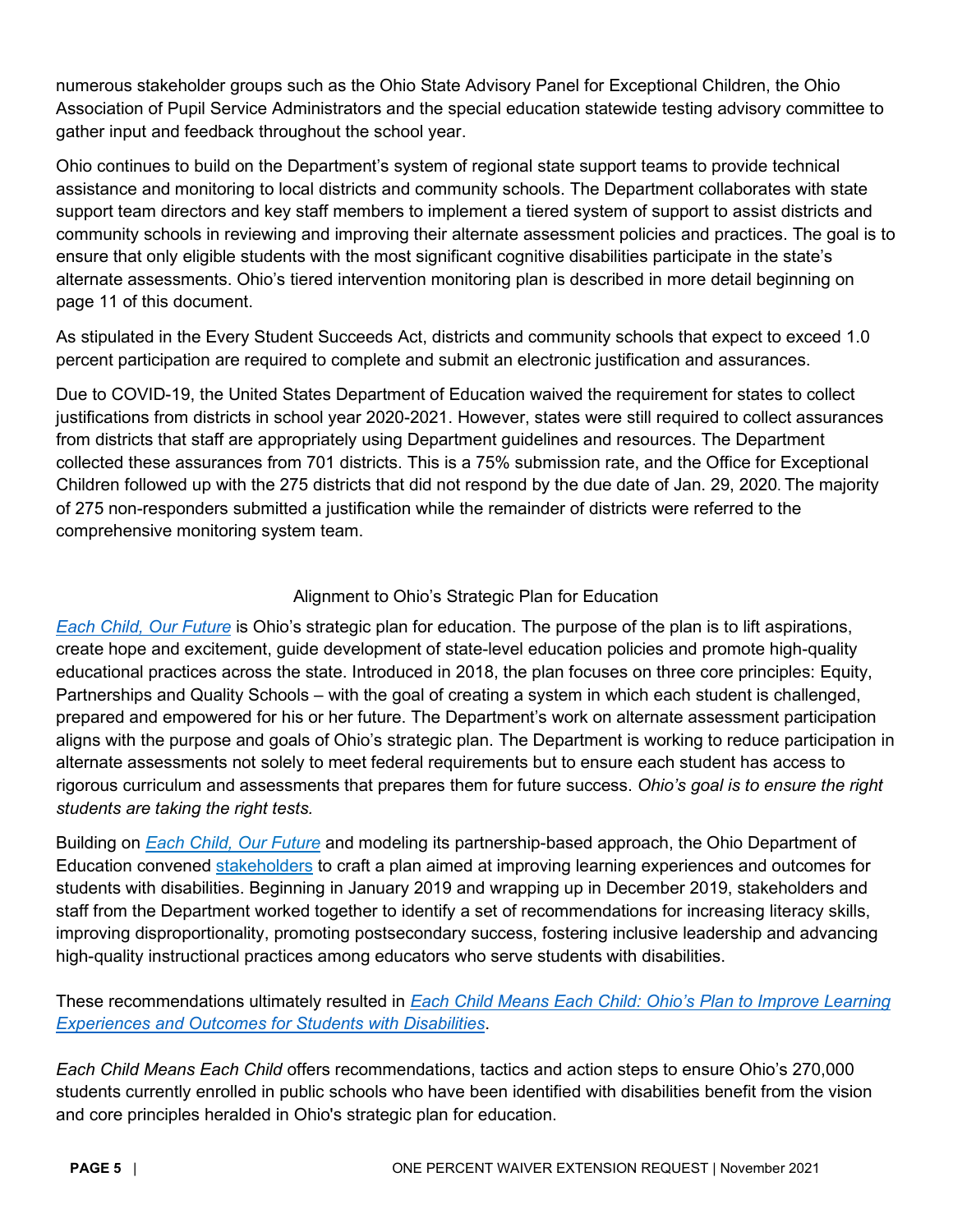*Each Child Means Each Child* uses data to illustrate what education looks like for Ohio's students with disabilities. Additionally, it organizes recommendations, tactics and actions to improve these educational experiences into three major focus areas:

- Getting to the Problem Early via Multi-Tiered System of Support
- Building Educators' and Systemwide Capacity via Professional Learning
- Educating for Living a Good Life via Postsecondary Readiness and Planning

The plan also contains stories that demonstrate how student outcomes might improve when the recommendations of the plan are implemented.

Ohio's strategic plans recognize that equity of education achievement is a persisting challenge. Access to academically challenging standards is fundamental to achieving equity in education and overreliance on Ohio's Alternate Assessment for Students with the Most Significant Cognitive Disabilities. The alternate assessment can limit students' access to rigorous curriculum and assessment that meet the personalized learning needs of each child. The Department is working with regional state support teams, educational service centers, districts, community schools and other partners to improve the process of identifying students for participation in the alternate assessment to ensure that all students have equitable access to high-quality education and related services leading to post-secondary success. The strategic plans promote a focus on meeting the needs of the whole child. As we improve our ability to meet students' individual learning, behavioral and social emotional needs, fewer students will be at risk of being inappropriately identified as having a disability and therefore being inappropriately assigned to take an alternate assessment.

Ohio's focus on equity as a core principle has made access to appropriately rigorous curriculum and assessment for all students a priority. While the Department is working to reduce the percentage of students participating in the alternate assessment, another priority is to ensure that all students are taking the most appropriate assessments given their unique needs. The Department is working with regional state support teams, districts and community schools to ensure that Individualized Education Program teams are using guidance documents appropriately, consistently applying the criteria for alternate assessment participation and using the available accommodations to provide students with disabilities access to Ohio's State Tests.

Ohio has taken significant steps toward improving the appropriate use of the alternate assessment statewide. These steps include the following:

- 1. The Department developed three new [Family Resources](https://education.ohio.gov/Topics/Testing/Ohios-Alternate-Assessment-for-Students-with-Sign) in spring 2021. These Frequently Asked Questions resources were developed to describe the Alternate Assessment for Students with the Most Significant Cognitive Disabilities. The first resource addresses the format for the online alternate assessment. The second resource details eligibility and participation in the alternate assessment. The third resource provides information on Ohio's Learning Standards-Extended and instruction for students who participate in the alternate assessment. The family resources are provided in a Spanish version as well.
- 2. The Department added alternate assessment participation rates to both the [Special Education Profiles](http://education.ohio.gov/Topics/Special-Education/Special-Education-Monitoring-System/Ohio-s-Special-Education-Ratings)  [and Special Education Ratings,](http://education.ohio.gov/Topics/Special-Education/Special-Education-Monitoring-System/Ohio-s-Special-Education-Ratings) which are published annually. Both the profiles and the ratings are available to stakeholders and include easy to understand explanations of the published data. Districts and community schools identified as significantly exceeding the 1.0 percent threshold are assigned to Tier 3 of a tiered intervention and support system. Districts and community schools identified for Tier 3 are required, with the assistance of regional state support team consultants, to complete a root cause data analysis and an improvement plan. Regional state support team consultants piloted the National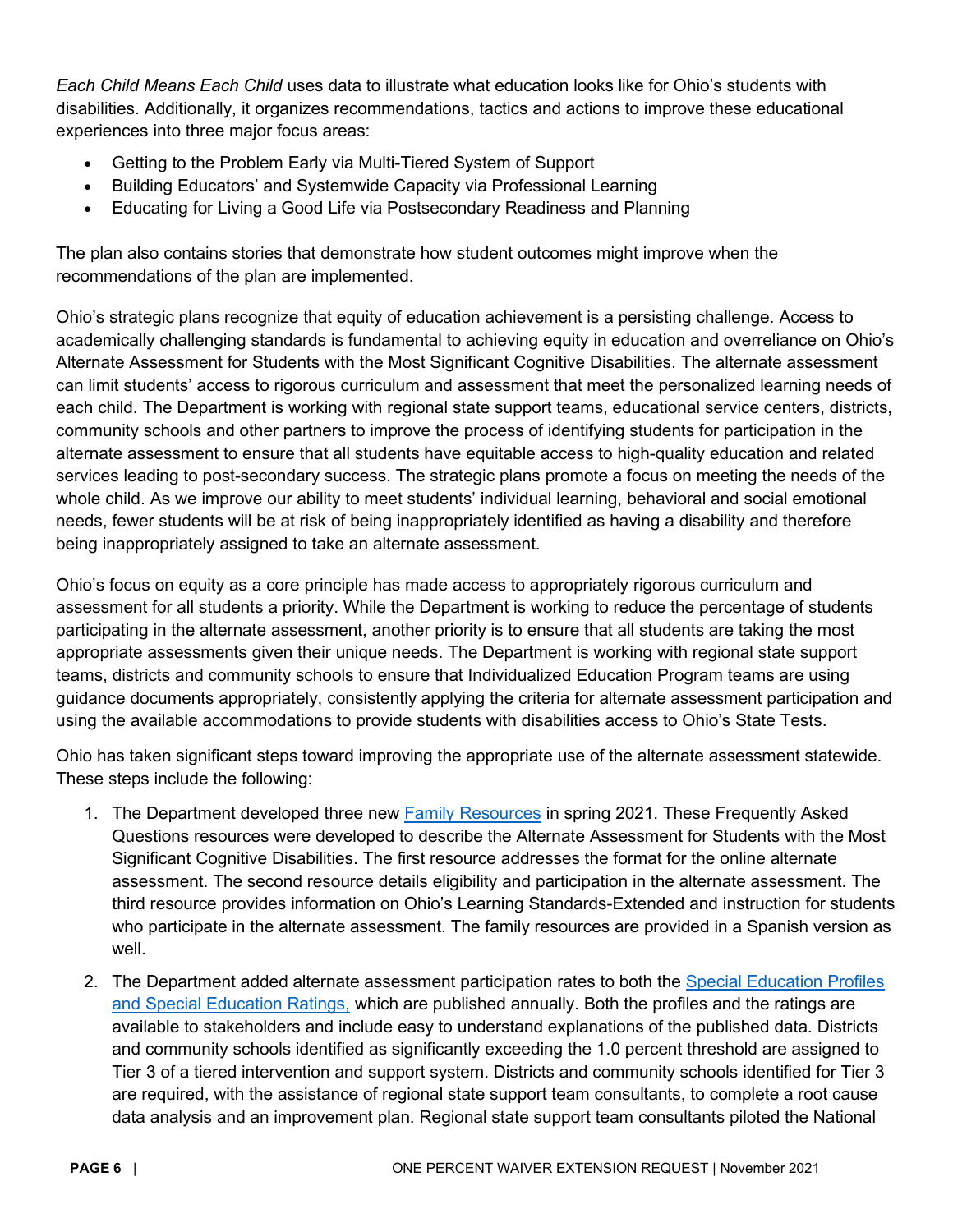Center on Educational Outcomes' [Disproportionality Calculator](https://nceo.umn.edu/docs/OnlinePubs/NCEOBrief18.pdf) with Tier 3 districts. All tier 3 districts identified in 2021-2022 will complete the Self-Review Summary Report, an Improvement Plan and the Disproportionality Calculator. These activities are monitored at the state level through Ohio's compliance dashboard.

- 3. The Department continues to work in partnership with stakeholder groups like OCALI's state Assistive [Technology network](https://ataem.org/) and others to provide regional state support teams with training and tools to support appropriate use of the alternate assessment and Ohio's Learning Standards – Extended.
- 4. The Department implemented the [Alternate Assessment Decision-Making Tool](http://education.ohio.gov/getattachment/Topics/Testing/Ohios-Alternate-Assessment-for-Students-with-Sign/AASCDDecisionmakingTool_Final_Accessible.pdf.aspx?lang=en-US) in fall 2020. The tool is embedded in the state's individualized education program documents and required to be utilized when statewide testing is considered. The regional state support team consultants will continue to provide district training on the tool prior to the spring 2022 alternate assessment test administration window.
- 5. The Department will require all Tier 3 districts and schools to complete the National Center on Educational Outcome's [Disproportionality Calculator](https://nceo.umn.edu/docs/OnlinePubs/NCEOBrief18.pdf) as a component of mandatory action steps.
- 6. Alternate Assessment Workgroup members from across the agency, along with selected stakeholders, participate in ongoing national learning and networking opportunities. These opportunities include the National Center on Educational Outcomes' Communities of Practice and Professional Learning Groups, the TIES Center's Professional Learning Groups, membership in CCSSO ASES SCASS and OCALI's [OCALICON](https://conference.ocali.org/) international conference. With support from the United States Department of Education Office for Elementary and Secondary Education, the National Center for Educational Outcomes began providing technical assistance to Ohio on their one percent work in February 2020. Ohio meets with the National Center for Educational Outcomes monthly and the technical assistance is ongoing.

The 2021-2022 state waiver extension request was posted for public comment from November 8-15, 2021.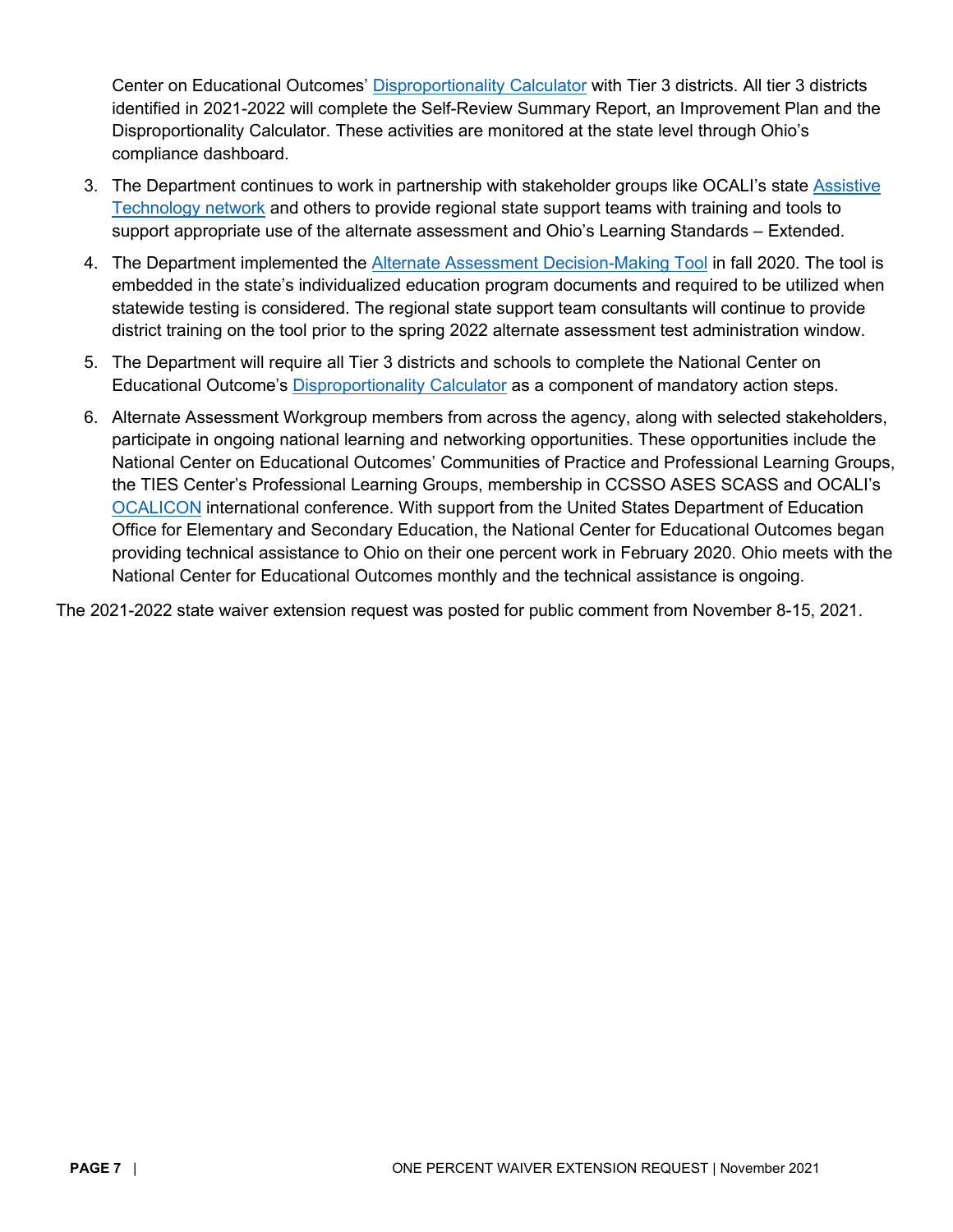## <span id="page-7-0"></span>REQUIRED COMPONENTS OF ONE PERCENT WAIVER EXTENSION REQUEST

# **Component 1**

# *Be submitted at least 90 days prior to the start of the state's testing window for the relevant subject;*

Ohio's assessment window for the Alternate Assessment for Students with the Most Significant Cognitive Disabilities opens Feb. 22, 2022. Ninety days prior to the start of Ohio's testing window (Nov. 22, 2021), the Department will submit a waiver extension request to the United States Department of Education.

### **Component 2**

#### <span id="page-7-1"></span>*Provide state-level data, from the current or previous school year, to show:*

## *a. The number and percentage of students in each subgroup of students who took an alternate assessment;*

Component two of Ohio's one percent waiver extension request includes the number and percentage of students assessed in each subgroup of students who took the Alternate Assessment for Students with the Most Significant Cognitive Disabilities (*See Tables 2A-2C*).

| <b>Subgroup</b>                   | <b>Number of</b><br><b>Students Who</b><br><b>Took the</b><br><b>Standard</b><br><b>Assessment</b> | <b>Number of</b><br><b>Students Who</b><br><b>Took the</b><br><b>Alternate</b><br><b>Assessment</b> | <b>All Students</b><br><b>Tested</b> | <b>Percent</b><br><b>Alternately</b><br><b>Assessed</b> |
|-----------------------------------|----------------------------------------------------------------------------------------------------|-----------------------------------------------------------------------------------------------------|--------------------------------------|---------------------------------------------------------|
| <b>All Students</b>               | 828,659                                                                                            | 11,503                                                                                              | 840,162                              | 1.37%                                                   |
| American Indian or Alaskan Native | 944                                                                                                | 14                                                                                                  | 958                                  | 1.48%                                                   |
| Asian or Pacific Islander         | 22,163                                                                                             | 260                                                                                                 | 22,423                               | 1.17%                                                   |
| Black, Non-Hispanic               | 130,111<br>2,731                                                                                   |                                                                                                     | 132,842                              | 2.10%                                                   |
| Hispanic                          | 55,747                                                                                             | 736                                                                                                 | 56,483                               | 1.32%                                                   |
| <b>Multiracial</b>                | 47,181                                                                                             | 599                                                                                                 | 47,780                               | 1.27%                                                   |
| White, Non-Hispanic               | 572,513                                                                                            | 7,163                                                                                               | 579,676                              | 1.25%                                                   |
| <b>Students with Disabilities</b> | 120,344                                                                                            | 11,477                                                                                              | 131,821                              | 9.54%                                                   |
| <b>Economically Disadvantaged</b> | 399,926                                                                                            | 7,115                                                                                               | 407,041                              | 1.78%                                                   |
| <b>English Learners</b>           | 25,201                                                                                             | 602                                                                                                 | 25,803                               | 2.39%                                                   |

| Table 2B: 2020-2021 Participation in the Mathematics Alternate Assessment (Grades 3-8 and High |  |
|------------------------------------------------------------------------------------------------|--|
| School)                                                                                        |  |

| <b>Subgroup</b>                   | <b>Number of</b><br><b>Students Who</b><br><b>Took the</b><br><b>Standard</b><br><b>Assessment</b> | <b>Number of</b><br><b>Students Who</b><br><b>Took the</b><br><b>Alternate</b><br><b>Assessment</b> | <b>All Students</b><br><b>Tested</b> | <b>Percent</b><br><b>Alternately</b><br><b>Assessed</b> |
|-----------------------------------|----------------------------------------------------------------------------------------------------|-----------------------------------------------------------------------------------------------------|--------------------------------------|---------------------------------------------------------|
| <b>All Students</b>               | 810,244                                                                                            | 11,468                                                                                              | 821,712                              | 1.40%                                                   |
| American Indian or Alaskan Native | 923                                                                                                | 14                                                                                                  | 937                                  | 1.52%                                                   |
| Asian or Pacific Islander         | 21,254                                                                                             | 260                                                                                                 | 21,514                               | 1.22%                                                   |
| Black, Non-Hispanic               | 125,697                                                                                            | 2,699                                                                                               | 128,396                              | 2.15%                                                   |
| Hispanic                          | 54,512                                                                                             | 733                                                                                                 | 55,245                               | 1.34%                                                   |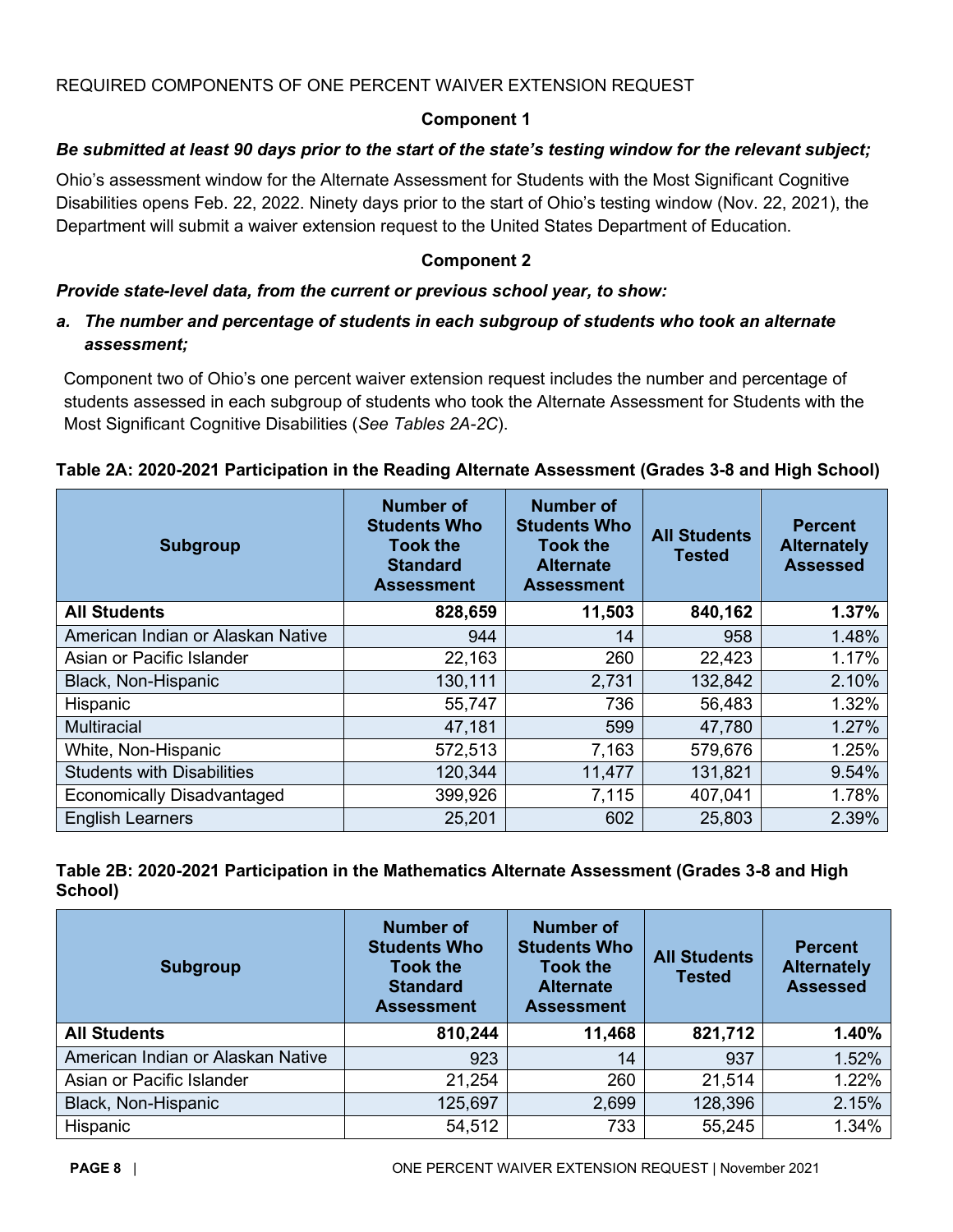| <b>Multiracial</b>                | 45,973  | 606    | 46,579  | $1.32\%$ |
|-----------------------------------|---------|--------|---------|----------|
| White, Non-Hispanic               | 561,885 | 7.156  | 569.041 | 1.27%    |
| <b>Students with Disabilities</b> | 117.475 | 11,443 | 128,918 | 9.74%    |
| <b>Economically Disadvantaged</b> | 389,209 | 7,066  | 396,275 | 1.82%    |
| <b>English Learners</b>           | 24,659  | 592    | 25,251  | 2.40%    |

**Table 2C: 2020-2021 Participation in the Science Alternate Assessment (Grade 3-8 and High School)**

| <b>Subgroup</b>                   | <b>Number of</b><br><b>Students Who</b><br><b>Took the</b><br><b>Standard</b><br><b>Assessment</b> | <b>Number of</b><br><b>Students Who</b><br><b>Took the</b><br><b>Alternate</b><br><b>Assessment</b> | <b>All Students</b><br><b>Tested</b> | <b>Percent</b><br><b>Alternately</b><br><b>Assessed</b> |
|-----------------------------------|----------------------------------------------------------------------------------------------------|-----------------------------------------------------------------------------------------------------|--------------------------------------|---------------------------------------------------------|
| <b>All Students</b>               | 355,201                                                                                            | 5,225                                                                                               | 360,426                              | 1.45%                                                   |
| American Indian or Alaskan Native | 394                                                                                                | 9                                                                                                   |                                      | 2.28%                                                   |
| Asian or Pacific Islander         | 9,224                                                                                              | 107                                                                                                 | 9,331                                | 1.16%                                                   |
| Black, Non-Hispanic               | 53,107<br>1,157                                                                                    |                                                                                                     | 54,264                               | 2.18%                                                   |
| Hispanic                          | 22,933                                                                                             | 323                                                                                                 | 23,256                               | 1.41%                                                   |
| <b>Multiracial</b>                | 19,177                                                                                             | 247                                                                                                 | 19,424                               | 1.29%                                                   |
| White, Non-Hispanic               | 250,366                                                                                            | 3,382                                                                                               | 253,748                              | 1.35%                                                   |
| <b>Students with Disabilities</b> | 50,477                                                                                             | 5,214                                                                                               | 55,691                               | 10.33%                                                  |
| <b>Economically Disadvantaged</b> | 163,363                                                                                            | 3,088                                                                                               | 166,451                              | 1.89%                                                   |
| <b>English Learners</b>           | 9,300                                                                                              | 226                                                                                                 | 9,526                                | 2.43%                                                   |

## *b. The state measured the achievement of at least 95 percent of all students and 95 percent of students in the children with disabilities subgroup enrolled in grades for which the assessment is required.*

Ohio follows federal requirements for participation in statewide assessments as outlined in the Every Student Succeeds Act. Students in grades 3 through 8 are required to take both reading and mathematics assessments annually. Students in grades 5 and 8 must take a science assessment. High school students are required to take end-of-course exams in reading, mathematics and science. Ohio did not meet federal requirements for statewide test participation in 2020-2021 through the administration of Ohio's State Tests. Data in Table 3 indicate that the Department measured achievement of 93.5 percent of all students and 91.3 percent of students with disabilities enrolled in grades and courses for which an assessment is required. The Department measured achievement of less than 95 percent of students in the students with disabilities subgroup enrolled in grades and courses for which an assessment is required. Ohio requests a waiver to the 95 percent participation rate requirement found in 34 CFR 200.6(c)(4)(ii)(B) and provides the 2018-2019 participation data in Table 4.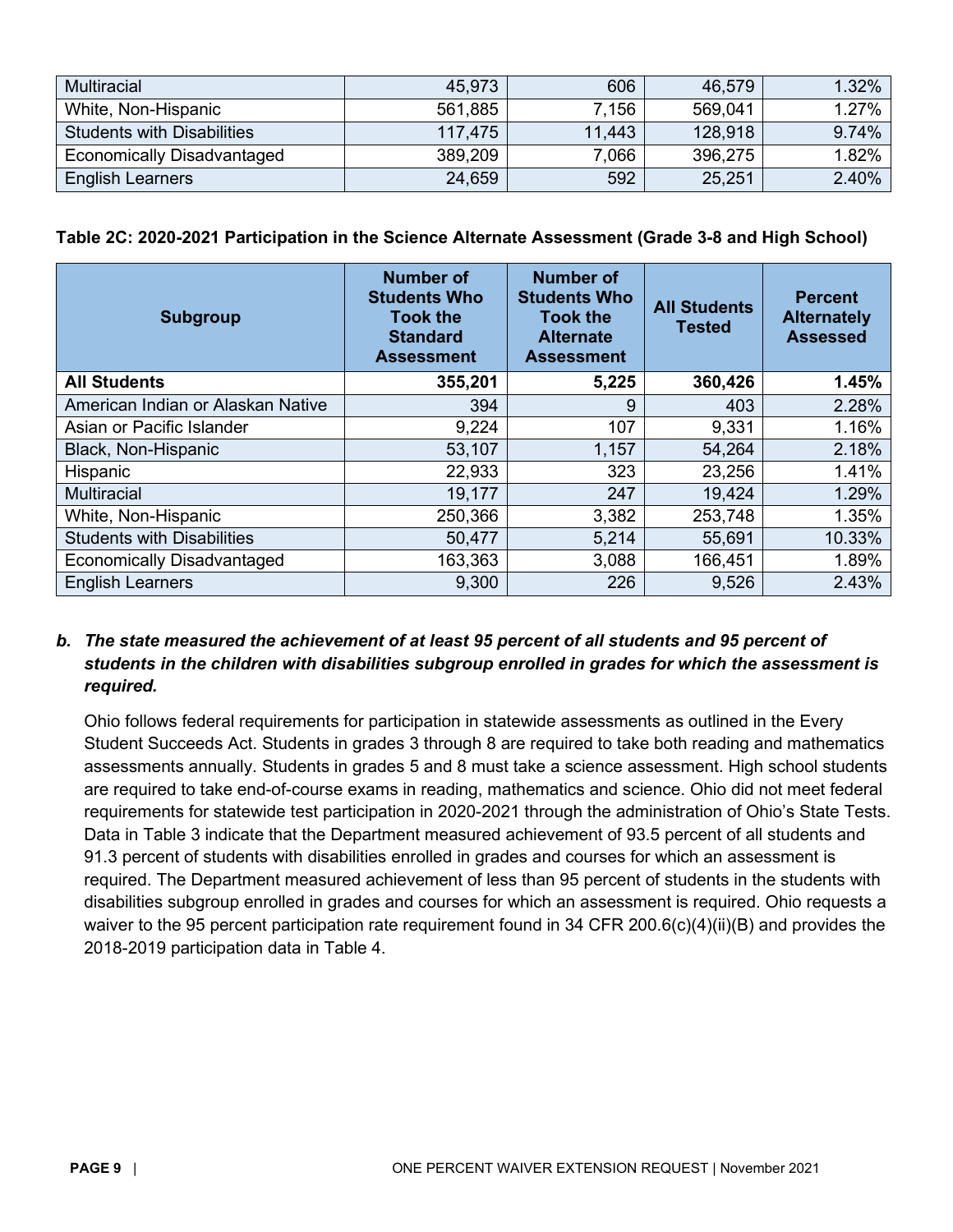**Table 3: 2020-2021 Participation Rate of All Students and Students with Disabilities (Grades 3-8 and High School)**

| <b>Subject</b> | <b>Students</b><br><b>Tested</b> | <b>Students</b><br><b>Required</b><br>to Test | <b>Assessment</b><br><b>Participation</b><br><b>Rate for All</b><br><b>Students</b> | <b>Students</b><br>with<br><b>Disabilities</b><br><b>Tested</b> | <b>Students with</b><br><b>Disabilities</b><br><b>Required to</b><br><b>Test</b> | <b>Assessment</b><br><b>Participation</b><br><b>Rate for</b><br><b>Students with</b><br><b>Disabilities</b> |
|----------------|----------------------------------|-----------------------------------------------|-------------------------------------------------------------------------------------|-----------------------------------------------------------------|----------------------------------------------------------------------------------|-------------------------------------------------------------------------------------------------------------|
| Reading        | 840,162                          | 892,950                                       | 94.09%                                                                              | 131,821                                                         | 143,194                                                                          | 92.06%                                                                                                      |
| Math           | 821,712                          | 879,672                                       | 93.41%                                                                              | 128,918                                                         | 141,197                                                                          | 91.30%                                                                                                      |
| Science        | 360,426                          | 388,238                                       | 92.84%                                                                              | 55,691                                                          | 61,883                                                                           | 89.99%                                                                                                      |

**Table 4: 2018-2019 Participation Rate of All Students and Students with Disabilities (Grades 3-8 and High School)**

| <b>Subject</b> | <b>Students</b><br><b>Tested</b> | <b>Students</b><br><b>Required</b><br>to Test | <b>Assessment</b><br><b>Participation</b><br><b>Rate for All</b><br><b>Students</b> | <b>Students</b><br>with<br><b>Disabilities</b><br><b>Tested</b> | <b>Students with</b><br><b>Disabilities</b><br><b>Required to</b><br><b>Test</b> | <b>Assessment</b><br><b>Participation</b><br><b>Rate for</b><br><b>Students with</b><br><b>Disabilities</b> |
|----------------|----------------------------------|-----------------------------------------------|-------------------------------------------------------------------------------------|-----------------------------------------------------------------|----------------------------------------------------------------------------------|-------------------------------------------------------------------------------------------------------------|
| Reading        | 911,792                          | 916,706                                       | 99.46%                                                                              | 145,029                                                         | 146,496                                                                          | 99.00%                                                                                                      |
| Math           | 902,878                          | 908,972                                       | 99.33%                                                                              | 143,795                                                         | 145,599                                                                          | 98.76%                                                                                                      |
| Science        | 388,947                          | 393,203                                       | 98.92%                                                                              | 59,956                                                          | 61,164                                                                           | 98.02%                                                                                                      |

# **Component 3A**

# <span id="page-9-0"></span>*Include assurances from the state that it has verified that each district or community school that the state anticipates will assess more than 1 percent of its assessed students in any subject using an alternate assessment followed the state's guidelines for participation in the alternate assessment.*

In school year 2019-2020, 701 districts submitted assurances by Jan. 29, 2020. The majority of 275 nonresponders submitted a justification while the remainder of districts were referred to the comprehensive monitoring system team for ongoing follow-up. Districts and community schools that anticipate exceeding 1.0 percent participation are required to detail how they implement the Department guidelines for participation in the Alternate Assessment for Students with the Most Significant Cognitive Disabilities. The deadline for submitting the district justification form with assurances is March 30, 2022. The Department assures that all districts that had exceeded the 1.0 percent threshold in 2020-2021 did submit an assurances form.

# **Evidence of Progress**

<span id="page-9-1"></span>The Department received assurances from 100 percent of required districts and community schools (those that exceeded 1.0 percent alternate assessment participation in school year 2019-2020), as well as a significant number of districts that did not anticipate exceeding 1.0 percent but submitted the form as well.

# **Component 3B**

<span id="page-9-2"></span>*Include assurances from the state that it has verified that each district or community school that the state anticipates will assess more than 1 percent of its assessed students in any subject using an*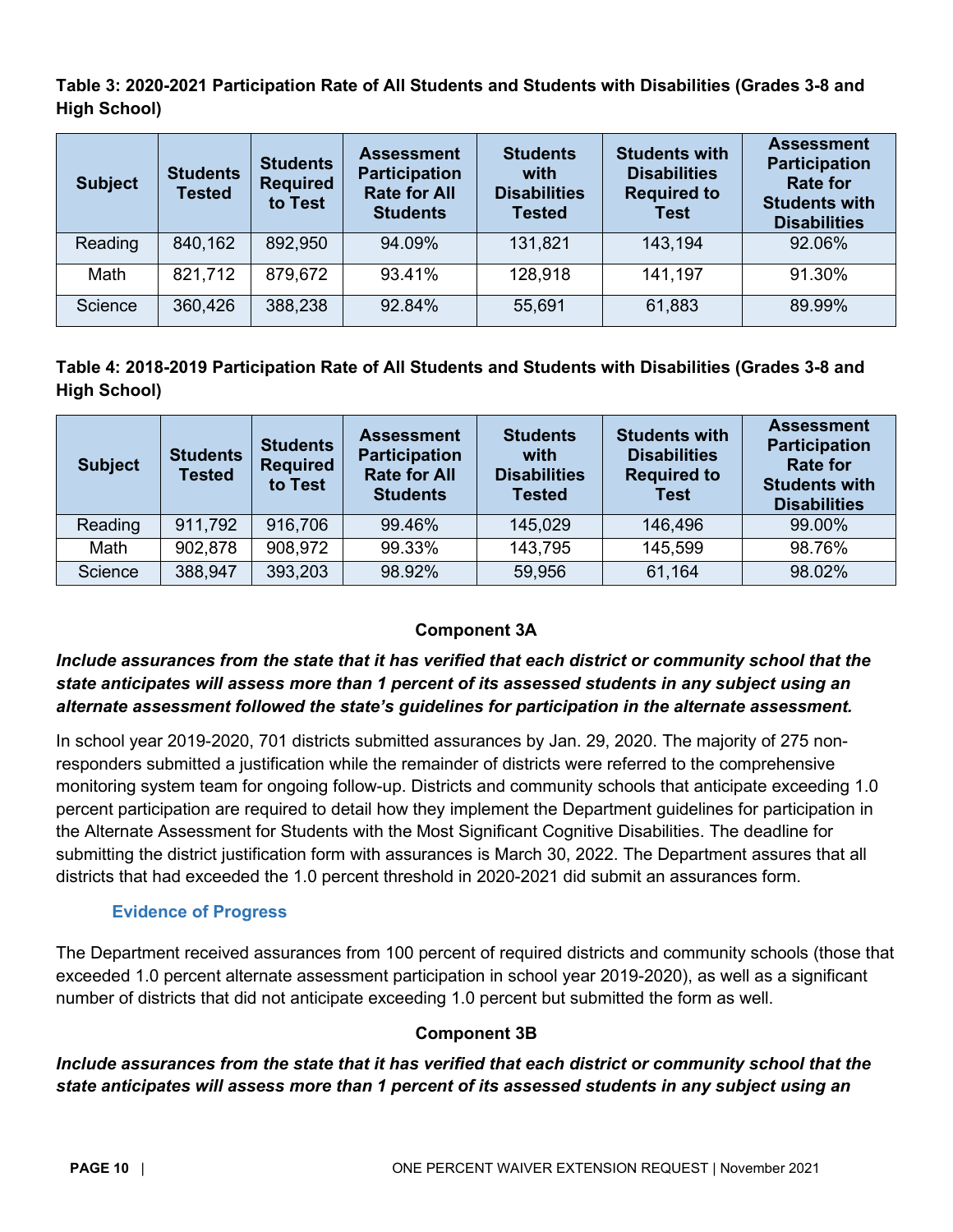## *alternate assessment will address any disproportionality in the percentage of students in any subgroup taking an alternate assessment.*

The Department continues to address disproportionality in the percentage of students in any subgroup participating in the Alternate Assessment for Students with the Most Significant Cognitive Disabilities *(See Table 2).* Ohio's 2020-2021 EdFacts data shows a decreased number of participants in the economically disadvantaged subgroup. Data continues to show a disproportionate number of black students participating in the alternate assessment, which echoes state-level significant disproportionality data regarding the identification of students with disabilities. The Department continues to assist districts and community schools with the analysis of alternate assessment disproportionality data. In alignment with *Each Child, Our Future's* focus on equity, the Office for Exceptional Children has made disproportionality a high priority focus for 2021- 2022. The Alternate Assessment Workgroup plans a targeted analysis of student participation by 1) socioeconomic status, 2) race and ethnicity, and 3) disability category. This analysis will include data at the state level and within identified Tier 3 districts and community schools.

### **Evidence of Progress**

<span id="page-10-0"></span>In December 2021, the Department will continue to include alternate assessment participation in Special Education Profiles and Special Education Ratings. Due to COVID-19, the Department postponed the release of Special Education Profiles for school year 2019-2020 to December 2020. By incorporating alternate assessment participation in the profiles and ratings, the Office for Exceptional Children identifies Tier 3 districts and community schools for the supports and monitoring process. This provided the opportunity and the platform to work with districts and community schools in analyzing their participation data. The electronic Special Education Profile system alerts Tier 3 districts of mandatory action steps. Action steps include completing a self-review summary report, improvement plan and completion of the disproportionality calculator within the Department's electronic compliance dashboard. The self-review for alternate assessment requires analysis of participation rates by disability category. State support teams assist districts and community schools in completing the self-review and developing aligned improvement plans.

For the 2020-2021 school year, the Department's Alternate Assessment Workgroup concluded that the selfreview summary report could be improved to engage districts and community schools in more rigorous data analysis, especially concerning disproportionality data. In addition to analyzing participation by disability category, the revised self-review requires analysis of participation data by race and ethnicity.

#### <span id="page-10-1"></span>**Component 4A**

# *Include a plan and timeline for improving the implementation of its guidelines for participation in the alternate assessment.*

The Department has made significant progress in improving the use of state guidelines for participation in the alternate assessment by implementing the Alternate Assessment Participation Decision-Making Tool. A significant improvement was completed in spring 2020 when the Office for Exceptional Children embedded the State's participation guidelines into its online, dynamic Individualized Education Program form. The dynamic form links directly to this participation criteria document.

# **Evidence of Progress**

<span id="page-10-2"></span>The Department's updated tool, the Alternate Assessment Participation Decision-Making Tool, is organized in sections correlated to Ohio's participation criteria to provide additional guidance and specificity to the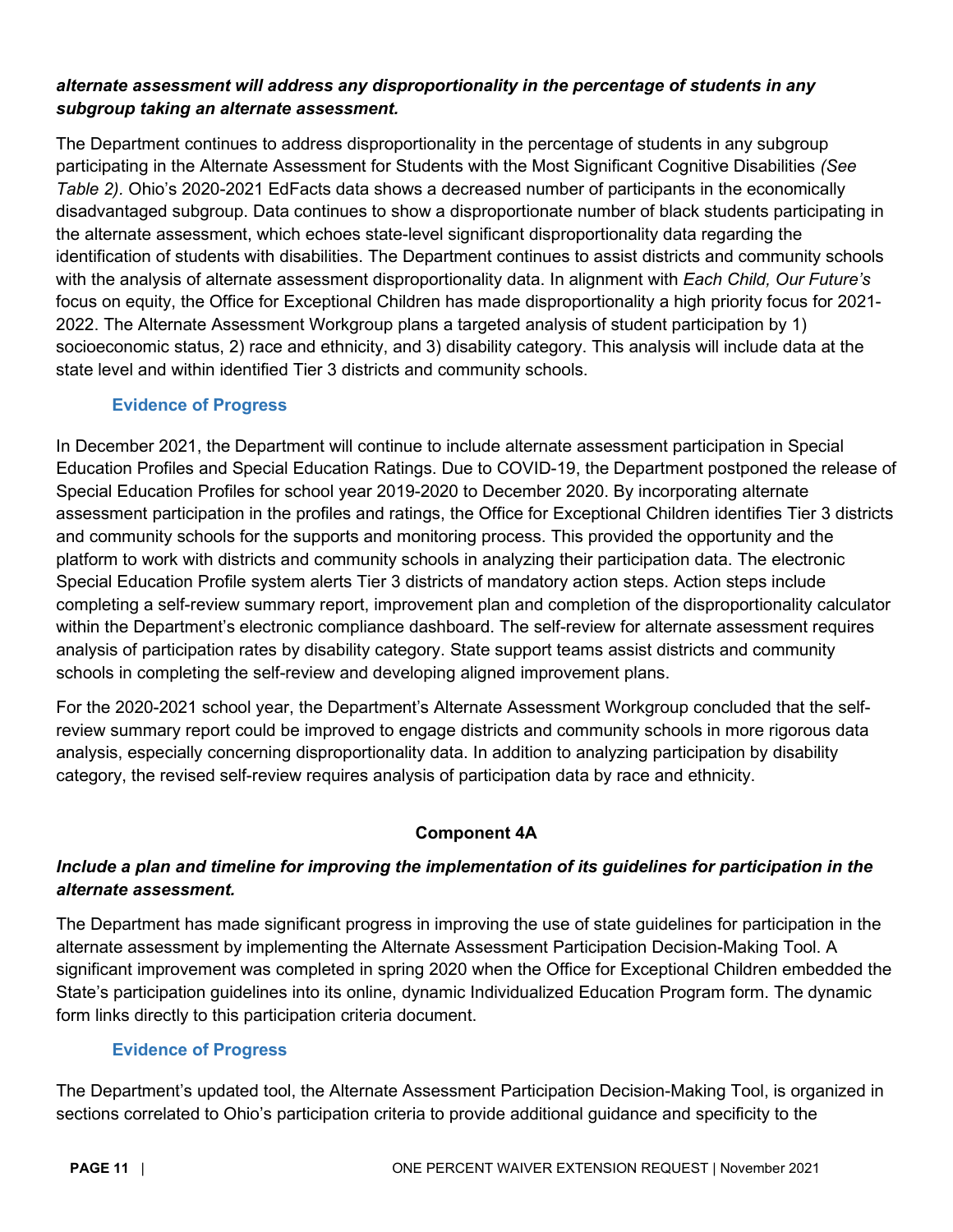participation criteria. The Department's Supports and Monitoring Team in the Office for Exceptional Children continues to use the new tool with Individualized Education Program teams in targeted districts and community schools, including those identified as Tier 3.

The Department worked with its testing contractor, Cambium Assessment, Inc., to address the concern that many students with disabilities who do not include an intellectual component are assigned to the alternate assessment. In 2020-2021, the Department required assessment enrollment procedures for districts to submit the disability category for each student when alternate assessment is selected as their test type. The Department does not consider test records complete for participating students until a disability type is identified. The goal is to provide another opportunity for educators to reflect on and affirm the team's decision to use the alternate assessment. Due to COVID-19 and interrupted testing, the Department was unable to analyze if this new requirement appeared to have any impact on alternate assessment participation. The Department will compare the testing data from school year 2018-2019 with 2020-2021 to see if any correlation can be made between including this additional step and a reduction in participation.

# **Timeline for Improving Implementation of Guidelines**

<span id="page-11-0"></span>**September 2020 through May 2021:** The Workgroup provided training and support to external stakeholder groups, including the following:

- The State Advisory Panel for Exceptional Children (SAPEC)
- The Ohio Association of Pupil Services Administrators (OAPSA)
- The Students with Disabilities Testing Advisory
- The Ohio Assistive Technology and Accessible Educational Materials network
- The Low Incidence and Autism Spectrum Disorder network
- The State Support Team Directors
- The State Support Team Alternate Assessment trainers
- The Alternate Assessment Content and Fairness review committee
- The Ohio Test Steering Committee
- The Ohio Test Steering Committee
- The Council of Chief State School Officers (CCSSO) Assessment, Standards and Education of Students with Disabilities (ASES) State Collaborative on Assessment, Standards and Students (SCASS)
- The National Center for Educational Outcomes (NCEO)

# **Component 4B**

# <span id="page-11-1"></span>*Include additional steps to support and provide oversight to each district or community school projected to exceed the 1 percent threshold.*

# **Tiered Intervention and Monitoring Plan**

<span id="page-11-2"></span>The Department continues to work with districts and community schools directly and through assistance of the State's 16 regional [state support teams](http://education.ohio.gov/Topics/School-Improvement/State-Support-Teams) to ensure appropriate participation in the Alternate Assessment for Students with the Most Significant Cognitive Disabilities. The cornerstone of the Department's multifaceted approach is a system of tiered intervention and monitoring designed to improve application of state guidelines for participation in the Alternate Assessment for Students with Significant Cognitive Disabilities. Implementation of the tiered system of support includes collaboration with the state's 16 regional state support teams. For Tier 1 districts and community schools, the Department provides professional learning opportunities, tools and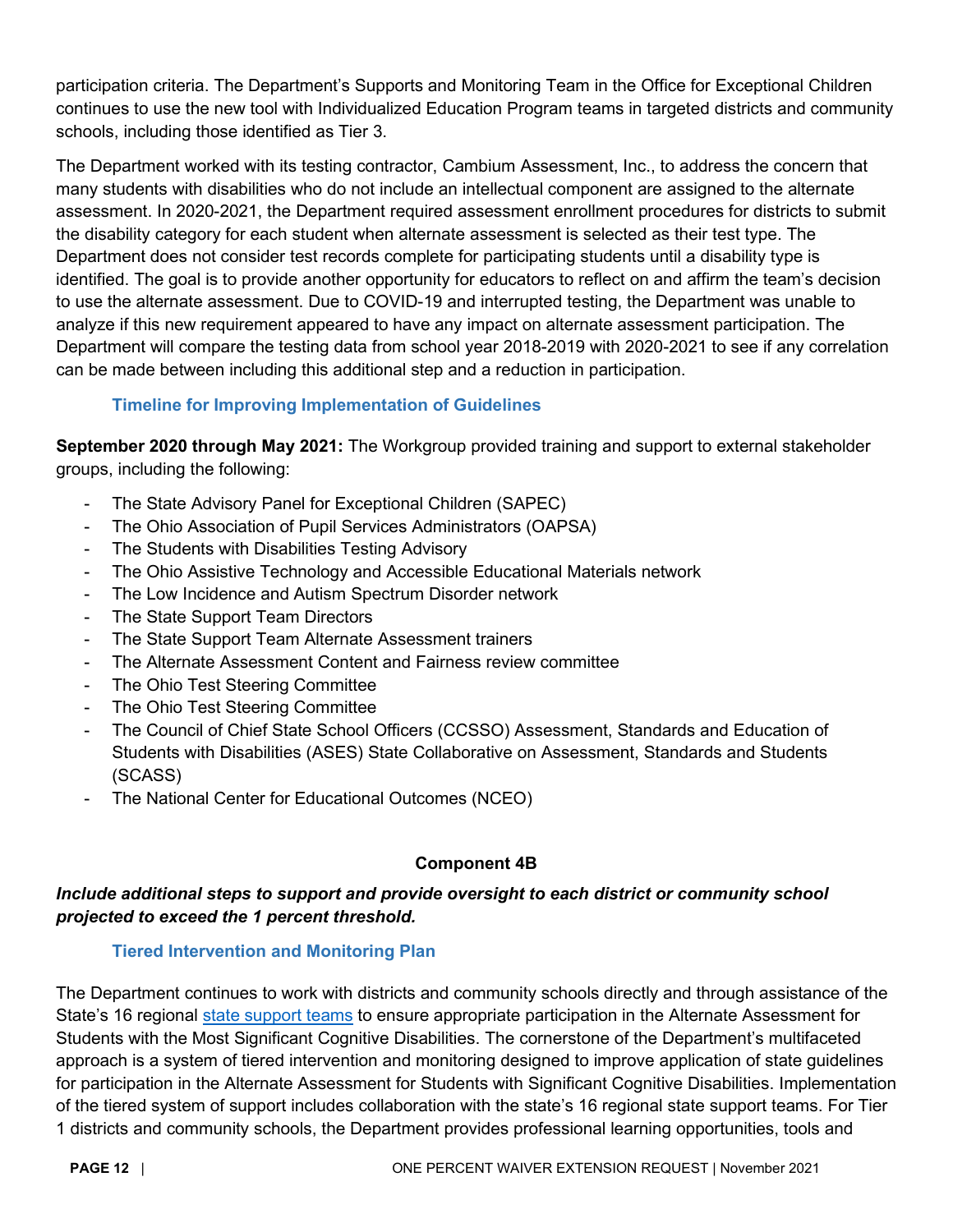resources. For Tier 2 and 3 districts and community schools, the Department collaborates with state support teams to provide additional intervention, support and monitoring through the self-review summary report and improvement plan process in addition to other training opportunities.

Using submitted justifications, Ohio School Report Card data and Special Education Profiles, the Department annually identifies the districts and community schools with the greatest need of intervention and support. Of the 559 school districts and community schools above 1.0 percent participation in school year 2019-2020, the Department maintained 83 for Tier 3 intervention during 2020-2021. In 2021-2022 districts will be notified of their status for required Tier 3 intervention in December 2021. Each of the 16 regions in the state will have approximately 5 traditional districts and community schools identified. The Department uses a multi-point rubric to identify districts for tiered monitoring and support. The Department considers the following data in the rubric:

- 2020-2021 alternate assessment participation rates.
- Multi-year increase in participation rate.
- A spike of more than 1.0 percent participation in a single year.
- Failure to submit a justification when having exceeded 1.0 percent.
- Failure to report alternate assessment data in the Education Management Information System (EMIS).
- Participation of disability types atypical to alternate assessment participation within the district; and
- Information provided in the district's justification form and recommendations from the alternate assessment support staff in the state support teams.

# **Evidence of Progress: Tier 3**

<span id="page-12-0"></span>Tier 3 support is provided to districts and community schools that are identified as needing significant support. This tier includes continued Tier 1 and Tier 2 support.

Intervention and monitoring processes related to alternate assessment improved greatly in 2020-2021 due to the use of the Special Education Profiles and Compliance Dashboard. These two tools allowed the Department and state support teams to work together to assist and monitor improvement efforts in Tier 3 districts and community schools. The Special Education Profiles informed districts and community schools of their Tier 3 status and the required action steps. The Compliance Dashboard is an interactive system that allows districts to read and respond to comments from the Department, submit self-reviews and improvement plans and upload documentation of completed action steps. Specialists in the Department's Office for Exceptional Children review and monitor the documentation. State support teams assisted district teams with analyzing data using the Self-Review Summary Report, developing and submitting improvement plans, and implementing planned action steps.

The Alternate Assessment Workgroup created a shared site to share alternate assessment professional learning resources with state support team staff. The State Support Team Alternate Assessment Participation Professional Development Toolkit currently includes presentations, group learning activities, sample forms, parent communication examples from the Office for Exceptional Children and OCALI. This content focuses on the five areas of the self-review summary report that all Tier 3 districts must complete with their regional state support team before developing an improvement plan. The Office of Assessment, Office for Exceptional Children and OCALI collaborated with state support team alternate assessment trainers to meet weekly between Nov. 15, 2020, and Feb. 5, 2021, to discuss implementation of the Alternate Assessment Participation Decision-Making Tool and test administrator training.

The Teaching Diverse Learners Center at OCALI launched a new webpage on [Literacy Access for All.](https://literacyaccessforall.org/) This free, video-based learning series provides educators and other specialists with the strategies, research and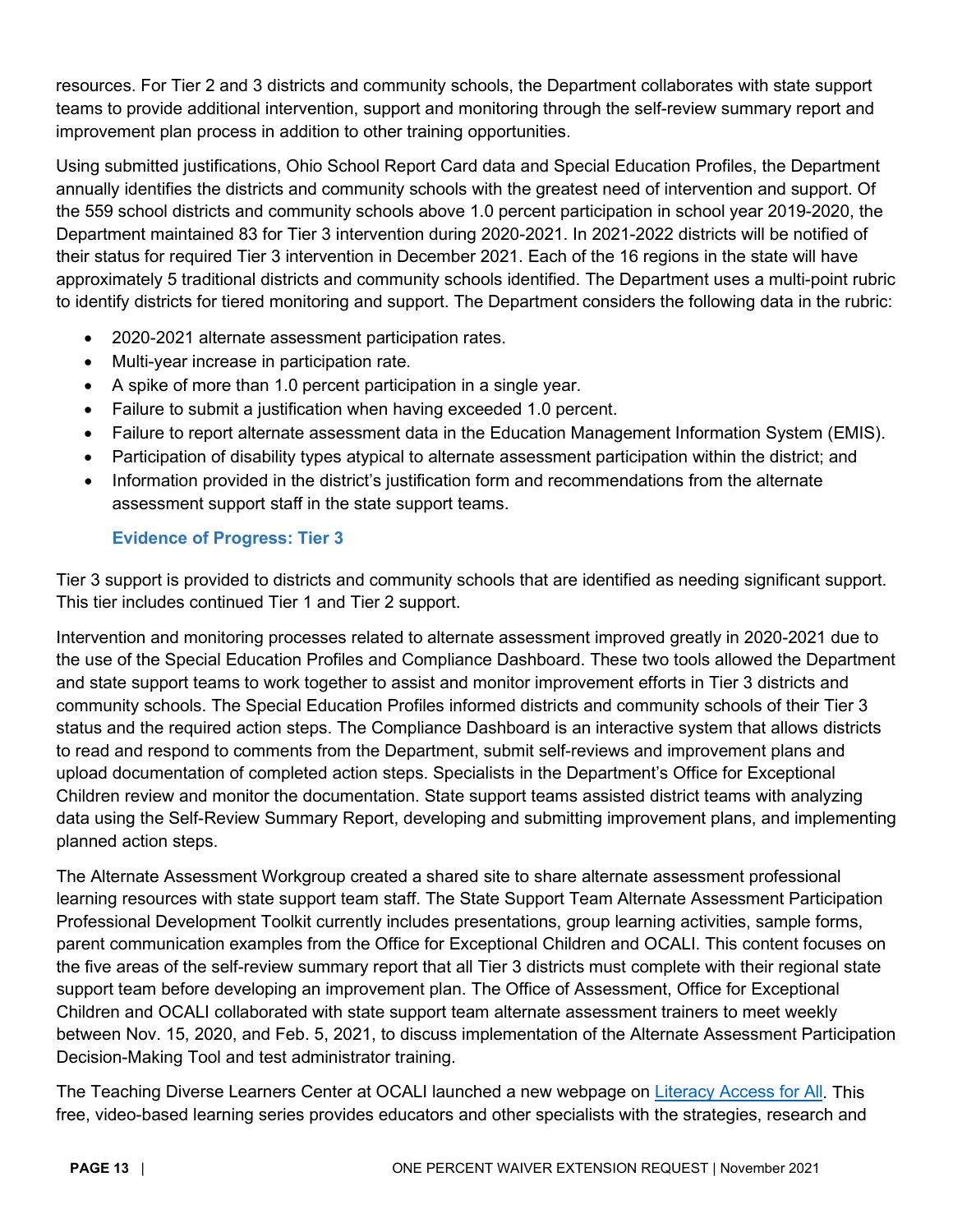support resources to effectively design instruction and assessment in a way that provides universal access across courses, lessons and learning activities.

Organized in 10 chapters, Ensuring Access to the General Curriculum for All Learners was created for educators and by educators and is grounded in research and evidence-based practices. The series explores practical, easy-to-use strategies and resources designed to ensure all learners have access to the general curriculum. The series covers the following areas:

Chapter 1: Ensuring Inclusive Dispositions and Presuming Competence

Chapter 2: Design Rich Tier I Core Instruction and Assessment

Chapter 3: Designing Inclusive Learning Environments and Rich Tier I Instruction and Assessment

Chapter 4: Language and Communication Access: ALL In!

Chapter 5: Reading Research in Language and Literacy: From Research to Practice

Chapter 6: Stretching Word Recognition to Include Learners with Complex Needs: Access to Communication, Reading, and Writing for ALL Learners

Chapter 7: Stretching Language Comprehension to Include Learners with Complex Needs: Applying Reading and Writing Across Content Areas

Chapter 8: Tier 1 Planning Continued: Integrating Learner Supports within Standards-Based Instruction and Assessment

Chapter 9: Targeted Interventions: Tiers 2 and 3

Chapter 10: Curriculum Screening, Audit, Selection, and Deselection

The Department provided technical assistance and resources to Tier 3 districts and community schools as outlined in the 2019-2020 waiver extension request. Evidence of implementation for each action step is listed in Table 5 below. Some of the sample documents referenced are available via web-based links or are available in the appendices (marked with an asterisk).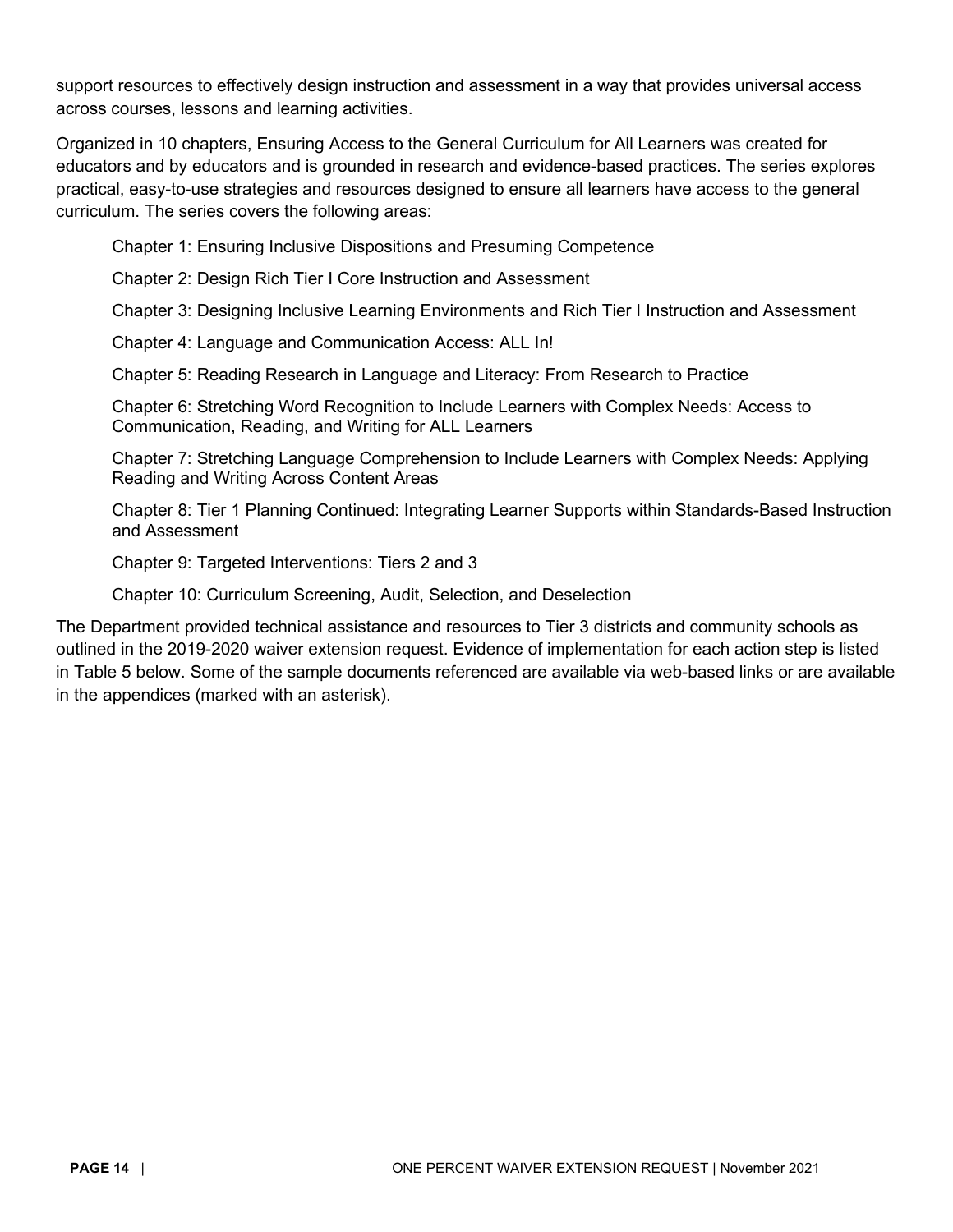# **Table 5: Evidence of Tier 3 Progress 2020-2021**

| <b>Planned Action Steps</b>                                                                                                                                                                                                                                                                                                                                                                                                                           | <b>Evidence of Implementation 2020-2021</b>                                                                                                                                                                                    |
|-------------------------------------------------------------------------------------------------------------------------------------------------------------------------------------------------------------------------------------------------------------------------------------------------------------------------------------------------------------------------------------------------------------------------------------------------------|--------------------------------------------------------------------------------------------------------------------------------------------------------------------------------------------------------------------------------|
| Districts and community schools will, with the<br>$1_{\cdot}$<br>assistance of the Department and state support<br>team consultants, construct goals to be<br>included in improvement plans for appropriately<br>identifying students for participation in the<br>alternate assessment. Improvement plans<br>should include measurable outcomes,<br>timelines, frameworks for technical assistance,<br>updated procedures and training opportunities. | Office for Exceptional Children Comprehensive<br>$\bullet$<br>Monitoring Process*<br>District Self-Review Summary Report*<br>$\bullet$<br>District Improvement Plan Template*<br>$\bullet$                                     |
| The Department will review records (e.g.,<br>2.<br>Evaluation Team Reports, Individualized<br>Education Programs) and evaluate current<br>determination processes, policies and<br>procedures used to qualify students for<br>participation in the alternate assessment.                                                                                                                                                                              | Office for Exceptional Children Comprehensive<br>Monitoring Process*                                                                                                                                                           |
| The Department and state support team<br>3.<br>consultants will assist districts and community<br>schools with analysis of subgroup participation<br>data to identify and address any<br>disproportionalities in assignment of subgroups<br>to the alternate assessment. Districts and<br>community schools with significant<br>disproportionalities will address the root causes<br>as part of their improvement plans.                              | District Self-Review Summary Report*<br>$\bullet$<br>District Improvement Plan Template*<br>$\bullet$<br><b>State Support Team Alternate Assessment</b><br>Participation Professional Development Toolkit*                     |
| The Department and state support team<br>4.<br>consultants will engage in discussions with<br>teachers, administrators and Individualized<br>Education Program team members as part of<br>monitoring processes and root cause analysis<br>as needed.                                                                                                                                                                                                  | Office for Exceptional Children Comprehensive<br>$\bullet$<br>Monitoring Process*<br>Parent meetings led by Office for Exceptional<br>$\bullet$<br>Children staff*<br>Parent public meeting notice and notification<br>letter* |
| Parents and families will be notified of<br>5.<br>monitoring procedures and records reviews<br>and provided opportunities to ask questions<br>and participate in discussions as members of<br>the Individualized Education Program teams.                                                                                                                                                                                                             | Parent meetings led by Office for Exceptional<br>$\bullet$<br>Children staff*<br>Parent public meeting notice and notification<br>$\bullet$<br>letter*                                                                         |
| The Department's Office of Innovation and<br>6.<br>Improvement will include alternate assessment<br>participation in its school improvement<br>processes for high-priority schools and<br>districts.                                                                                                                                                                                                                                                  | Compliance Support Tool*                                                                                                                                                                                                       |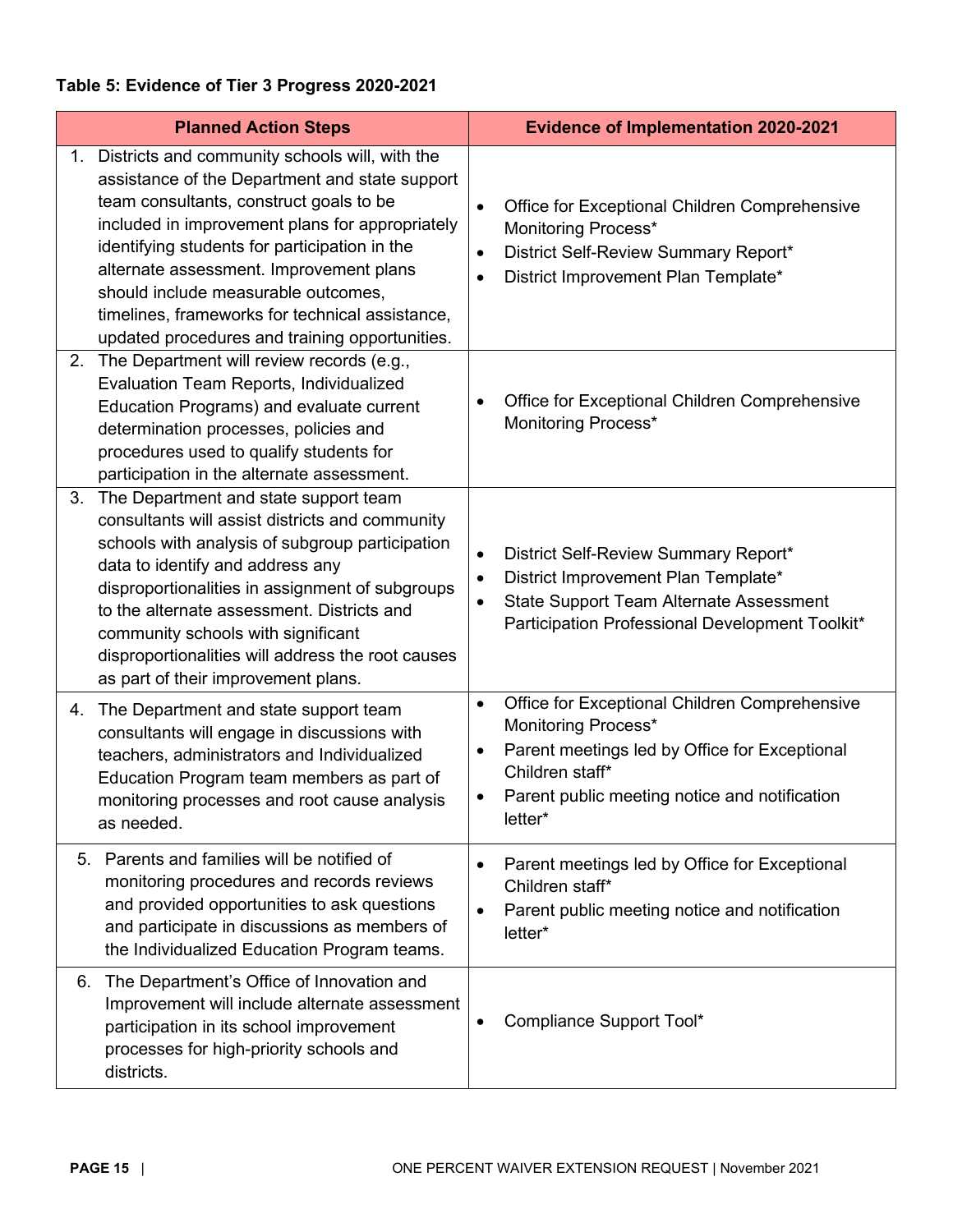#### **Evidence of Progress: Tier 2**

<span id="page-15-0"></span>Tier 2 support is for districts and community schools that need moderate support. This tier includes continued Tier 1 support.

The Department provided technical assistance and resources as outlined in the 2020-2021 waiver. Evidence of implementation for each action step is listed in Table 6 below. Some of the sample documents referenced are available via web-based links or are available in the appendices (marked with an asterisk).

|  |  |  | Table 6: Evidence of Tier 2 Progress 2020-2021 |  |
|--|--|--|------------------------------------------------|--|
|--|--|--|------------------------------------------------|--|

| <b>Planned Action Steps</b>                                                                                                                                                                                                                                                                                                    | <b>Evidence of Implementation 2020-21</b>                                                                                                                                                                                                                                                                                                                                                                                    |
|--------------------------------------------------------------------------------------------------------------------------------------------------------------------------------------------------------------------------------------------------------------------------------------------------------------------------------|------------------------------------------------------------------------------------------------------------------------------------------------------------------------------------------------------------------------------------------------------------------------------------------------------------------------------------------------------------------------------------------------------------------------------|
| Department staff, in collaboration with<br>1.<br>state support team consultants, will<br>lead regional and local professional<br>learning opportunities focusing on<br>analyzing data and reviewing special<br>education records.                                                                                              | State Support Team Alternate Assessment Participation<br>$\bullet$<br>Professional Development Toolkit*<br>Regional meetings with special education administrators<br>$\bullet$<br>Ohio Statewide Testing and Students with Disabilities<br>$\bullet$<br>Advisory Committee meetings*<br>Presentations at Ohio Association of Pupil Service<br>$\bullet$<br>Administrators meetings and other professional<br>organizations* |
| Department staff, in collaboration with<br>2.<br>state support team consultants, will<br>provide training opportunities for<br>special education leaders, as well as<br>district and school administrators to<br>ensure Individualized Education<br>Program teams have the necessary<br>resources and are using them properly. | State Support Team Alternate Assessment Participation<br>$\bullet$<br>Professional Development Toolkit*<br>Regional meetings with special education administrators<br>$\bullet$<br>Presentations at Ohio Association of Pupil Service<br>$\bullet$<br>Administrators meetings and other professional<br>organizations*                                                                                                       |
| The Department will develop training<br>3.<br>resources to address disproportionality<br>in the assignment of subgroups of<br>students to the alternate assessment.                                                                                                                                                            | <b>State Support Team Alternate Assessment Participation</b><br>$\bullet$<br>Professional Development Toolkit*<br>Office for Exceptional Children Comprehensive Monitoring<br>$\bullet$<br>Process*<br><b>Universal Support Training Materials</b><br>$\bullet$<br><b>Alternate Assessment Decision-Making Tool</b><br>$\bullet$<br><b>Disproportionality Calculator</b><br>$\bullet$                                        |

#### <span id="page-15-1"></span>**Evidence of Progress: Tier 1**

Tier 1 support is for districts and community schools that are above the 1.0 percent participation threshold, as well as any districts or community schools seeking assistance with alternate assessment participation.

The Department provided technical assistance and resources as outlined in the 2020-2021 waiver. Evidence of implementation for each action step is listed in Table 7 below. Some of the sample documents referenced are available via web-based links or listed in the appendices (marked with an asterisk).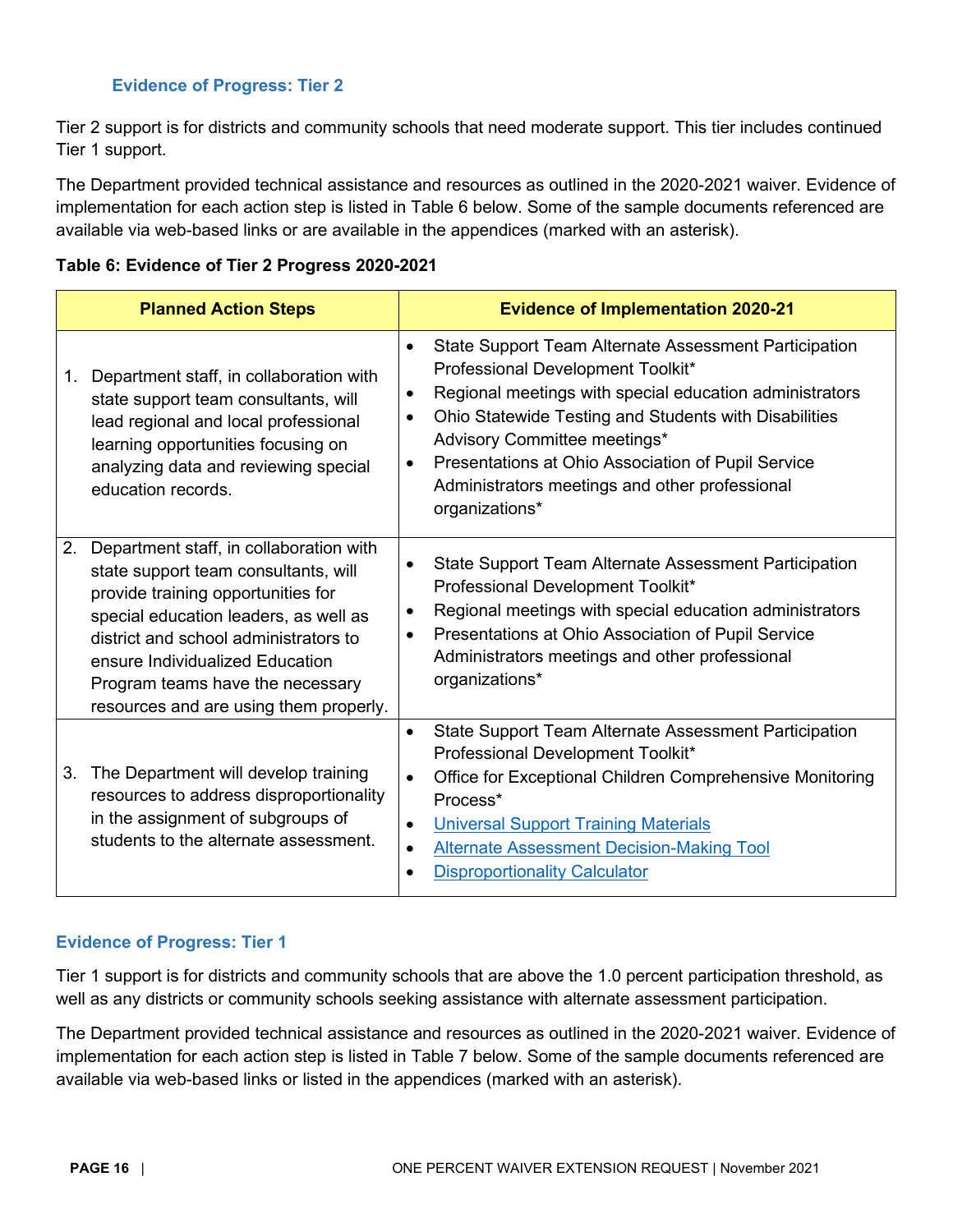# **Table 7: Evidence of Tier 1 Progress 2020-2021**

|    | <b>Planned Action Steps</b>                                                                                                                                                                                                                                                                               | <b>Evidence of Implementation 2020-2021</b>                                                                                                                                                                                                                                                                                                                                                                                                                                                                                                                                                                                         |
|----|-----------------------------------------------------------------------------------------------------------------------------------------------------------------------------------------------------------------------------------------------------------------------------------------------------------|-------------------------------------------------------------------------------------------------------------------------------------------------------------------------------------------------------------------------------------------------------------------------------------------------------------------------------------------------------------------------------------------------------------------------------------------------------------------------------------------------------------------------------------------------------------------------------------------------------------------------------------|
| 1. | The Department will develop<br>professional development resources on<br>appropriate alternate assessment<br>participation and completion of required<br>justification forms for exceeding 1.0<br>percent participation.                                                                                   | <b>Decision Framework for Alternate Assessment</b><br>$\bullet$<br><b>Participation Guidelines</b><br><b>Alternate Assessment Participation Decision-Making Tool</b><br>٠<br><b>Spring 2020 Alternate Assessment Directions for</b><br>٠<br><b>Administration Manual</b><br><b>Online Test Administration Certification</b><br>$\bullet$                                                                                                                                                                                                                                                                                            |
|    | 2. The Department will present at multiple<br>statewide conferences and other events<br>for teachers and administrators.                                                                                                                                                                                  | State Support Team weekly meetings*<br>٠                                                                                                                                                                                                                                                                                                                                                                                                                                                                                                                                                                                            |
|    | 3. State support teams will continue to<br>provide training on decision-making<br>processes for Alternate Assessment for<br>Students with the Most Significant<br>Cognitive Disabilities participation.                                                                                                   | Alternate assessment participation rates added to Special<br>$\bullet$<br><b>Education Profiles and Ratings*</b><br>Ohio Statewide Testing and Students with Disabilities<br>٠<br>Advisory Committee Meetings*<br><b>Decision Framework for Alternate Assessment</b><br>$\bullet$<br><b>Participation Guidelines</b><br>Family Resource on Alternate Assessment (English and<br>$\bullet$<br>Spanish)<br>Family Resource on Participation (English and Spanish)<br>٠<br>Family Resource on Extended Standards and Instruction<br>$\bullet$<br>(English and Spanish)<br><b>Online Test Administration Certification</b><br>$\bullet$ |
|    | 4. The Department will provide resources,<br>including data analysis tools, to address<br>disproportionality in assignment of<br>student subgroups to the Alternate<br>Assessment for Students with the Most<br>Significant Cognitive Disabilities.                                                       | Alternate assessment participation rates added to Special<br>٠<br><b>Education Profiles and Ratings*</b><br>Monthly state support team Directors' Meetings*<br>٠<br>State Support Team weekly meetings*                                                                                                                                                                                                                                                                                                                                                                                                                             |
|    | 5. Parent and family engagement staff will<br>work with districts and community<br>schools to ensure families understand<br>how IEP decisions about alternate<br>assessment participation are<br>appropriately made and the implications<br>of participation in the alternate<br>assessment for students. | <b>Decision Framework (Flowchart) for Alternate Assessment</b><br>$\bullet$<br><b>Participation Guidelines</b><br><b>Ohio Learning Standards-Extended</b><br>$\bullet$<br><b>Spring 2021 Alternate Assessment Test Administration</b><br>$\bullet$<br><b>Manual</b><br><b>Alternate Assessment Practice Site Guidance Document</b><br>$\bullet$<br>Family Resource on Alternate Assessment (English<br>٠<br>Spanish)<br>Family Resource on Participation (English and Spanish)<br>$\bullet$<br>Family Resource on Extended Standards and Instruction<br>$\bullet$<br>(English and Spanish)                                          |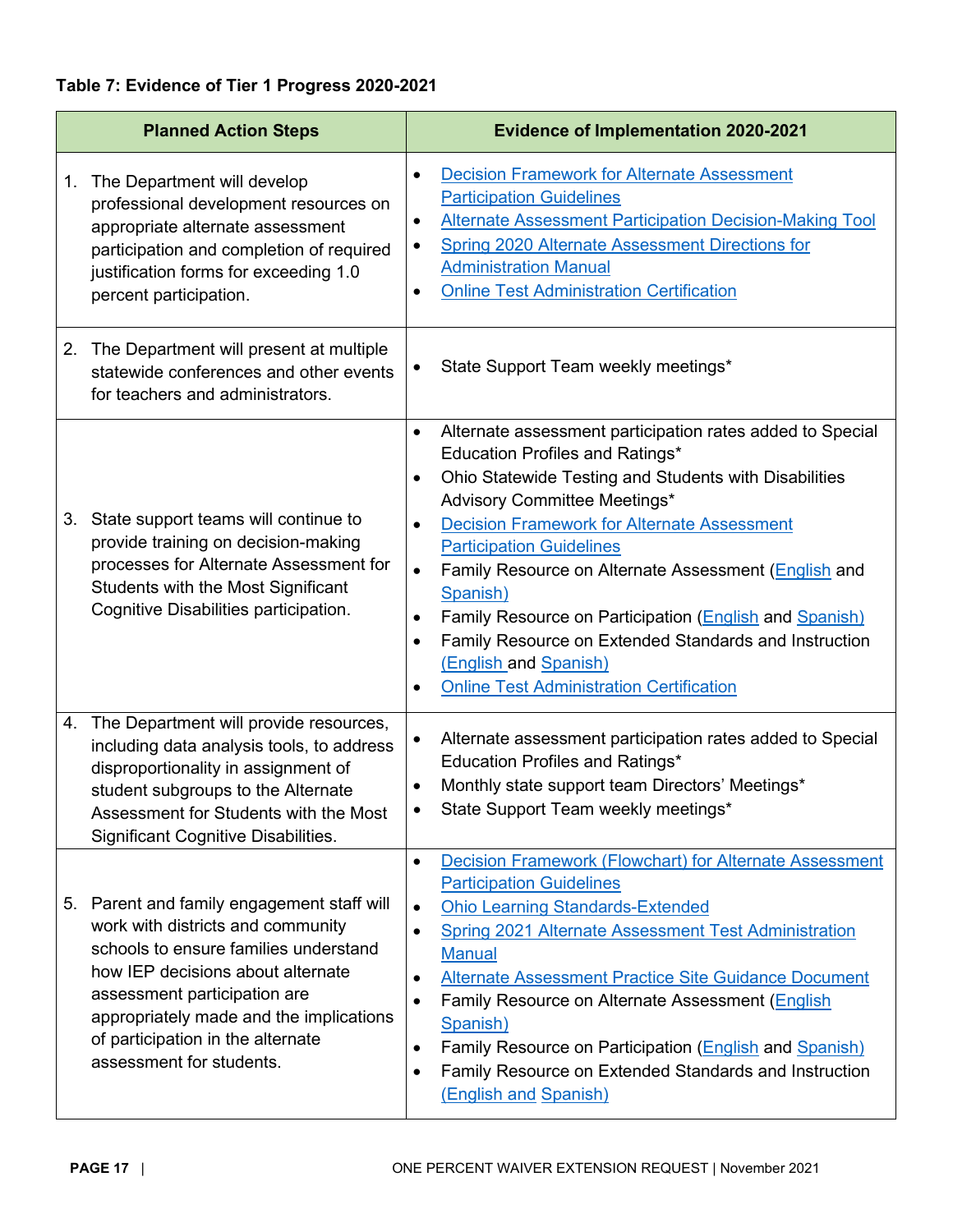| <b>Planned Action Steps</b>              | <b>Evidence of Implementation 2020-2021</b>            |
|------------------------------------------|--------------------------------------------------------|
| Technical support from the Department    | Email support provided by Department staff via         |
| 6.                                       | AAparticipation@education.ohio.gov                     |
| is available to all stakeholders through | Phone support provided by Department staff at 614-466- |
| phone support and a dedicated email      | 13217 or 1-877-644-6338                                |
| address                                  | <b>ODE AASCD Web Page</b>                              |
| (AAparticipation@education.ohio.gov).    | <b>Ohio Alternate Assessment Test Portal</b>           |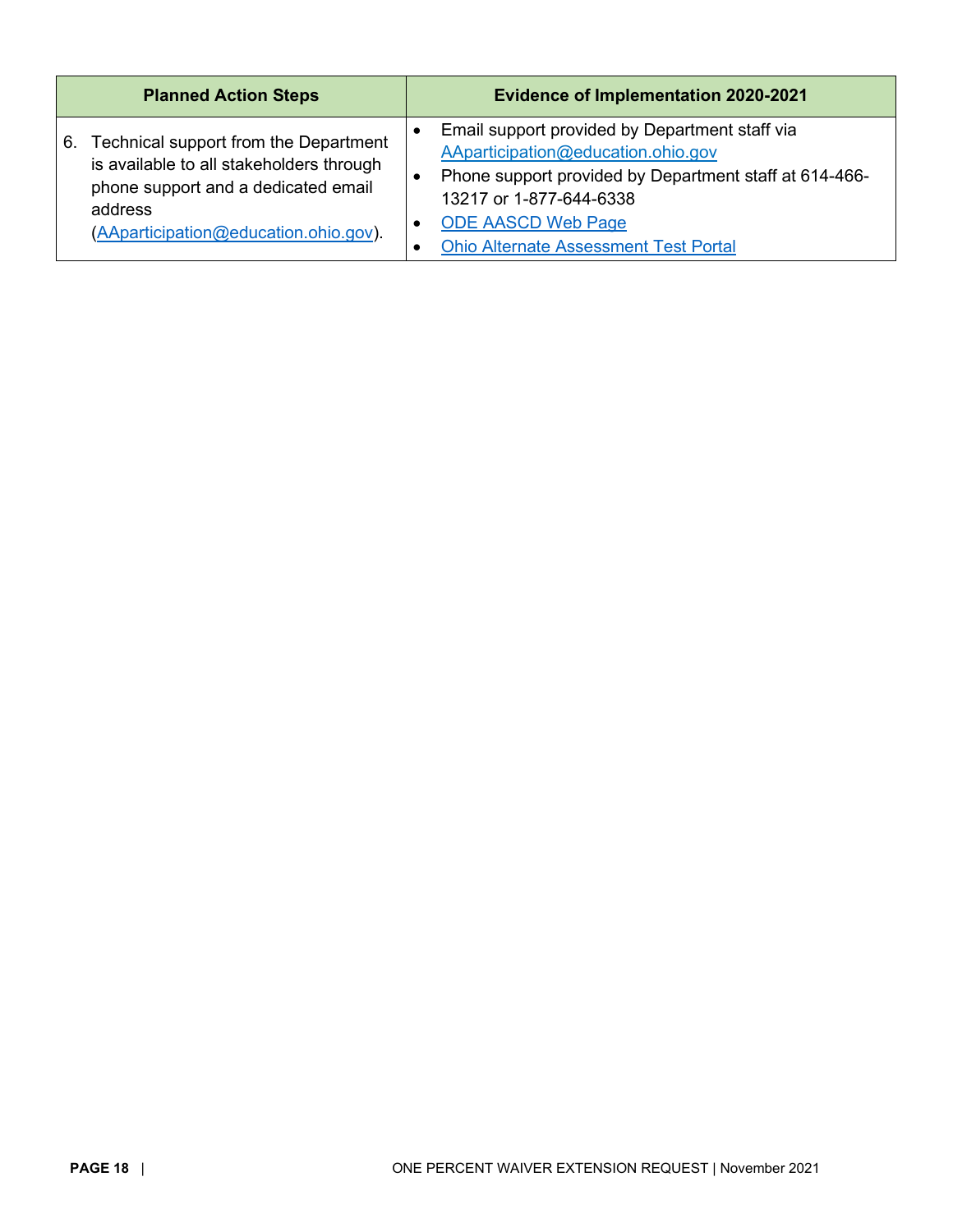#### <span id="page-18-0"></span>**ACTION STEPS FOR 2021-2022**

- 1. Conduct a targeted analysis of student participation in alternate assessment by 1) socioeconomic status, 2) race and ethnicity, and 3) disability category. This analysis will include data at the state level. An analysis of disproportionality data will help the Department clarify statewide trends and support local districts and community schools in improving their use of alternate assessments.
- 2. Continue the rigor of the self-review summary report for Tier 3 districts and community schools. The Department will continue to engage districts and community schools in a rigorous data analysis, especially concerning disproportionality data utilizing the disproportionality calculator.
- 3. The Department will continue to develop and disseminate resources and training to districts about the Alternate Assessment Participation Decision-Making Tool. Ohio will continue partnership with the OCALI to produce instructional support material and training resources to address students who transition to the regular assessment.
- 4. Expand the State Support Team Alternate Assessment Participation Professional Development Toolkit with new and updated content on how to apply the participation criteria, fully engage parents and improve their understanding of the alternate assessment participation decision making process, and other elements covered in the self-review summary report. Regional and local professional development will provide opportunities to dispel some of the misunderstandings observed in district and community school justification forms.
- 5. Continue and modify, as needed, use of a multitiered system of statewide support to improve the appropriate use of alternate assessment. The Department will continue to apply the action steps by tier as outlined in Tables 5, 6 and 7 above.
- 6. Continue participation in national networks and learning opportunities for state staff. Working collaboratively with other members of the Council of Chief State School Officers (CCSSO) Assessment, Standards and Education of Students with Disabilities (ASES) State Collaborative on Assessment, Standards and Students (SCASS).
- 7. The Department will widely disseminate new family resources to parent and engagement specialists in the state support teams to share with families for better understanding of the assessment, eligibility and Ohio's Learning Standards – Extended and instruction for students with a most significant cognitive disability.
- <span id="page-18-1"></span>8. Continue to receive technical assistance form the National Center for Educational Outcomes (NCEO) as well as participate in the 1% Community of Practice and Peer Learning Groups hosted by NCEO and the TIES Center.